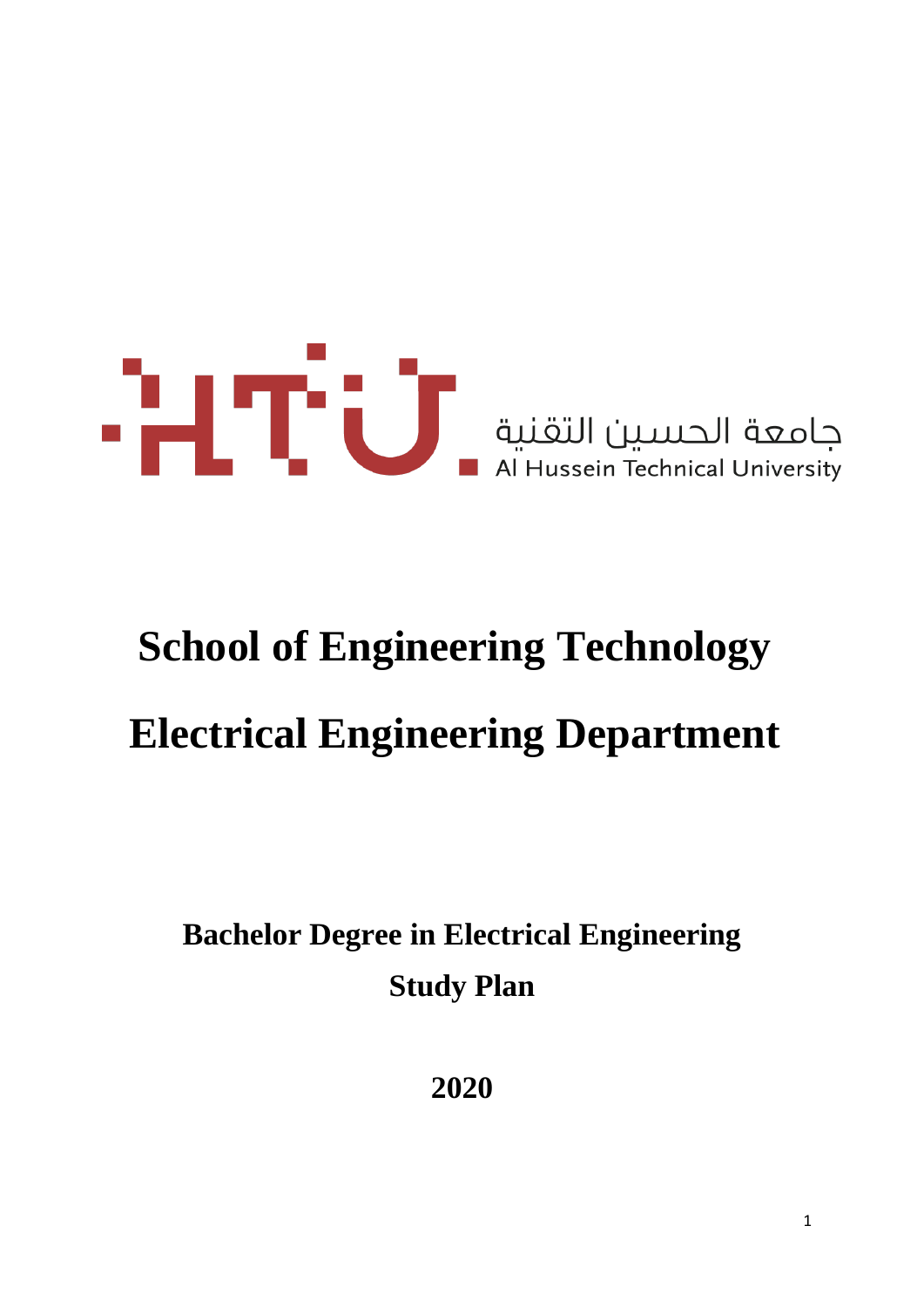# **Program Objectives**

- 1. Provide world-class, flexible, STEM-based education which combines in-depth technical knowledge with professional, leadership, and entrepreneurial skills.
- 2. Build advanced practical and technical skills to enable the student to conceive, design, build, and test complex engineering systems.
- 3. Provide the student with a hands-on understanding of the evolving market needs through a tailored and intensive industry-based apprenticeship scheme.
- 4. Create opportunities to enhance the student's character, soft skills and adaptation abilities within different multidisciplinary teams and various professional environments.
- 5. Emphasize the necessity of engaging in life-long independent learning and professional development.
- 6. Equip the student with the relevant up-to-date skills for employment in a variety of technical and engineering fields, or initiating an innovative entrepreneurial venture or a technology startup.
- 7. Enable the student to progress in graduate studies in relevant technical or engineering fields.

# **Learning Outcomes**

Upon graduation, the graduate of the Electrical Engineering Program should be able to:

- 1. Apply the knowledge of science, mathematics, technology, and engineering fundamentals to electrical engineering applications.
- 2. Design and conduct experiments, as well as analyze and present results in a professional manner.
- 3. Design, model, analyze and build practical electrical systems to meet specific requirements and realistic constraints.
- 4. Use the techniques, skills and modern engineering and computing tools necessary for engineering practices.
- 5. Identify, formulate and solve engineering problems.
- 6. Communicate effectively and function in multidisciplinary teams.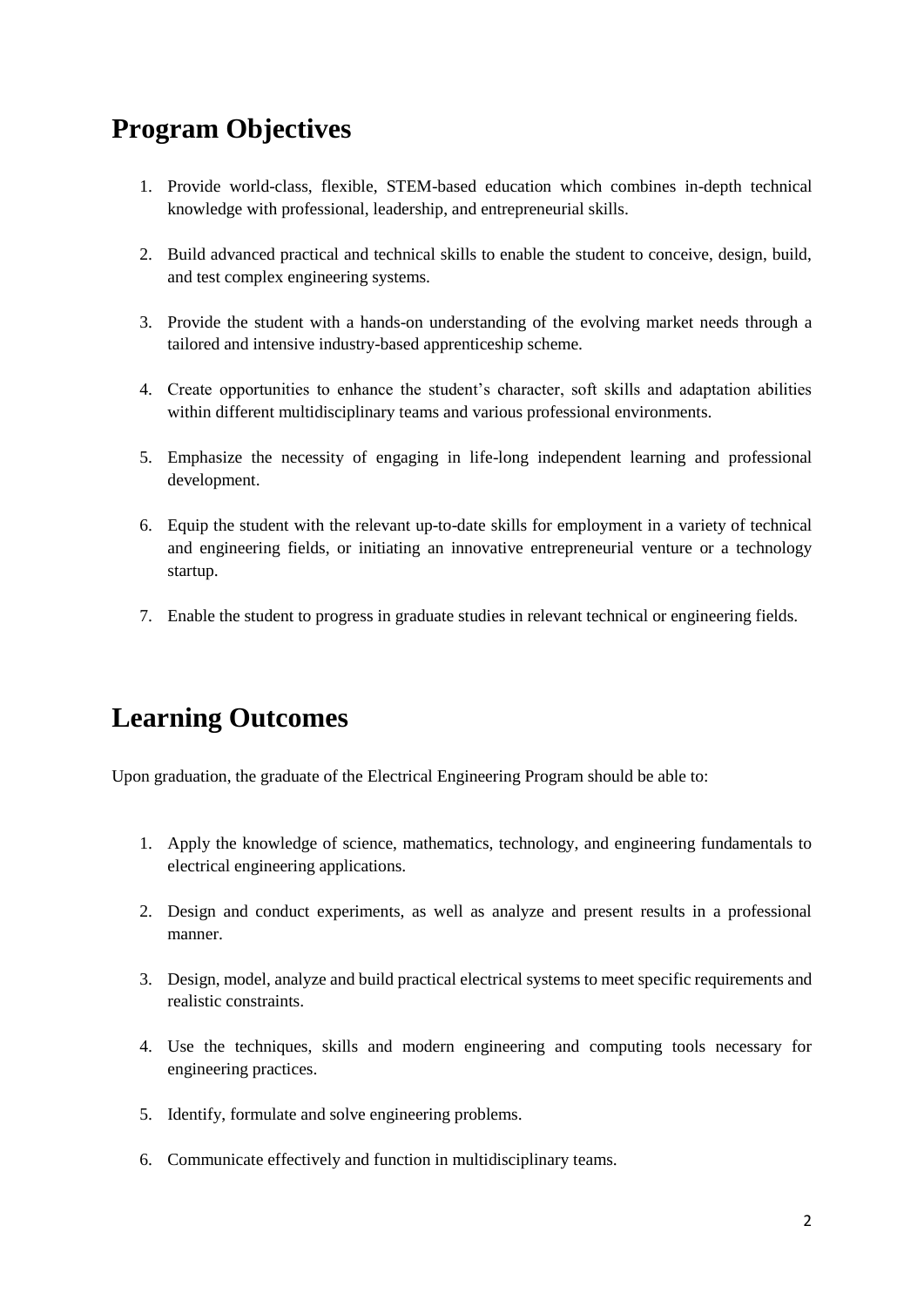- 7. Understand professional and ethical issues and the responsibilities of the engineering practice.
- 8. Recognize contemporary issues and environmental, cultural, and economical considerations of the engineering profession.
- 9. Appreciate the need for professional development and engage in life-long learning.
- 10. Engage in entrepreneurial activity and understand the value of technology innovation.
- 11. Understand the requirements and constraints of the professional employment environment.

# **Assessment of Learning Outcomes**

Assessment model requires the students to engage with a variety of assessment tools including design and practical projects, laboratory activities and simulations, take-home assignments and conventional in-class examinations. The assessment tools are designed to support the development of the students' knowledge, deep understanding, self-efficacy and confidence. Examinations are required to be based on practical scenarios to maintain the connection between the theoretical and experimental parts of knowledge delivered through the courses. A robust quality assurance system relying on systematic internal-verification procedures is used, monitoring the assignments in terms of content and grading, ensuring that the best implementation is adopted. Feedback to the students is given in the form of formative and summative feedback. Formative support is continuously provided to the students throughout the course, leading them constructively towards enhancing their understanding and skills, based on their performance that is measured by various assessment tools.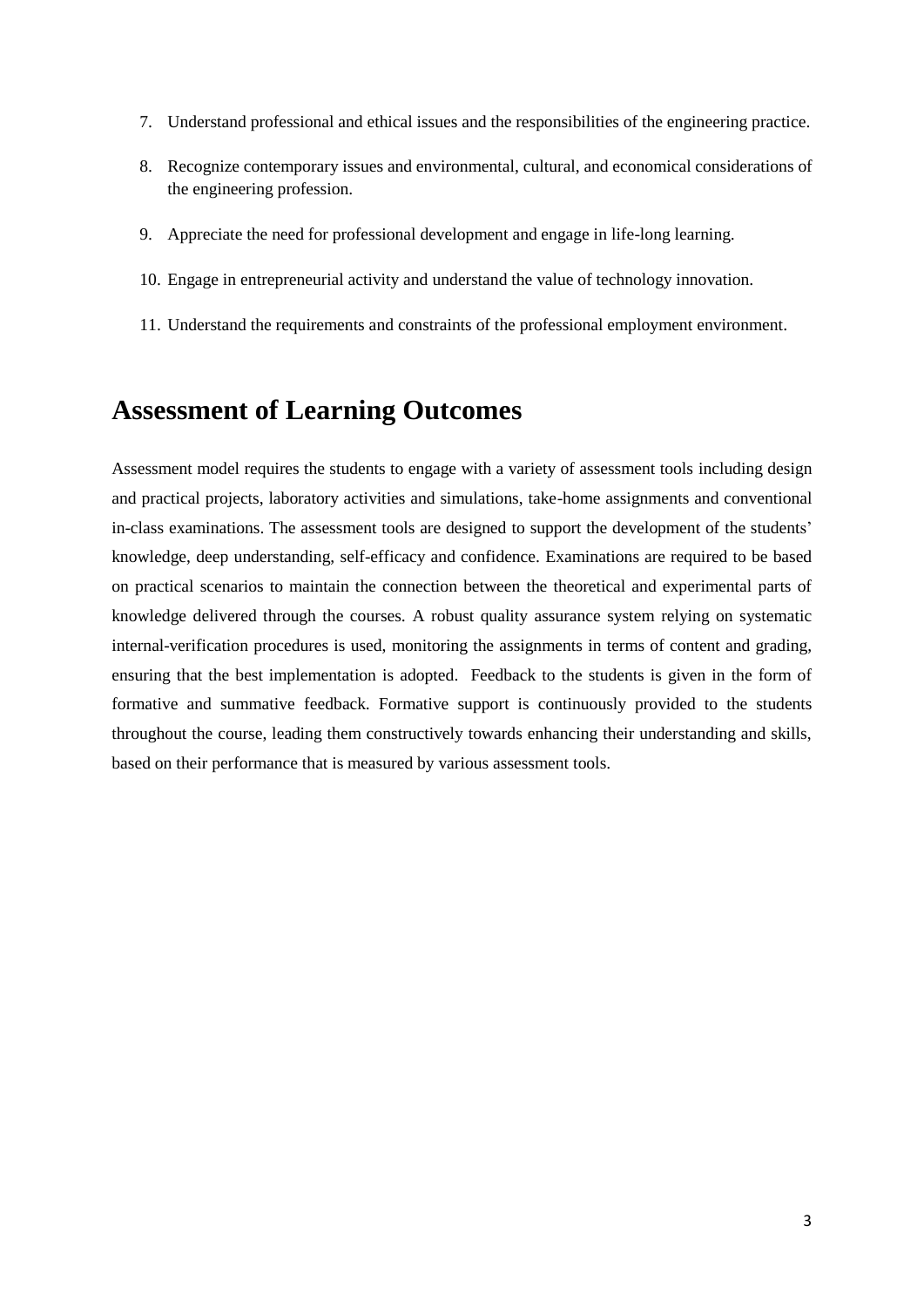# **Framework for Bachelor Degree**

| <b>Classification</b>                | <b>Credit Hours</b> |                 |              |  |  |  |
|--------------------------------------|---------------------|-----------------|--------------|--|--|--|
|                                      | <b>Compulsory</b>   | <b>Elective</b> | <b>Total</b> |  |  |  |
| University Requirements              | 24                  |                 | 27           |  |  |  |
| <b>School Requirements</b>           | 32                  |                 | 32           |  |  |  |
| <b>Program Requirements</b>          |                     | 12              | 89           |  |  |  |
| Professional Apprenticeship Training | 18                  |                 | 18           |  |  |  |
| <b>Total</b>                         |                     | 15              | 166          |  |  |  |

# **1. University Requirements: (27 credit hours)**

### **1.1. English Language Prerequisites:**

| <b>Course ID</b> |                                                | <b>Credit</b> | <b>Contact Hours</b> |                  | Prerequisite                    |
|------------------|------------------------------------------------|---------------|----------------------|------------------|---------------------------------|
|                  | <b>Course Title</b><br><b>Hours</b>            |               | Lecture              | <b>Practical</b> |                                 |
| 30301120         | Pre-Foundation English<br>Elementary Intensive |               |                      |                  | <b>Placement Test</b><br>$0-29$ |

# **1.2. Compulsory: (24 credit hours)**

| <b>Course</b>         | <b>Course Title</b>                | <b>Contact Hours</b><br><b>Credit</b> |               |                  |                                                             |  |  |  |
|-----------------------|------------------------------------|---------------------------------------|---------------|------------------|-------------------------------------------------------------|--|--|--|
| <b>ID</b>             |                                    | <b>Hours</b>                          | Lecture       | <b>Practical</b> | Prerequisite                                                |  |  |  |
|                       |                                    | <b>English Path 1</b>                 |               |                  |                                                             |  |  |  |
| 30301121              | English Pre-Intermediate Intensive | 4                                     | 6             | 3                | 30301120<br>or Placement Test 30-42                         |  |  |  |
| 30301123              | English Intermediate               | 3                                     | 6             | $\Omega$         | 30301121                                                    |  |  |  |
| 30301124              | English Upper-Intermediate         | 3                                     | 6             | $\Omega$         | <b>Placement Test</b><br>59-66 or<br>30301122 or 30301123   |  |  |  |
| 30301125              | <b>English Advanced</b>            | 3                                     | 6             | $\Omega$         | <b>Placement Test</b><br>67-75 or 30301124                  |  |  |  |
| <b>English Path 2</b> |                                    |                                       |               |                  |                                                             |  |  |  |
| 30301122              | English Intermediate Intensive     | 4                                     | 6             | 3                | Placement Test 43-58                                        |  |  |  |
| 30301124              | English Upper-Intermediate         | 3                                     | 6             | $\Omega$         | <b>Placement Test</b><br>$59-66$ or<br>30301122 or 30301123 |  |  |  |
| 30301125              | <b>English Advanced</b>            | 3                                     | 6             | $\Omega$         | <b>Placement Test</b><br>67-75 or 30301124                  |  |  |  |
|                       |                                    | <b>Non-English Courses</b>            |               |                  |                                                             |  |  |  |
| 30302111              | Soft Skills I                      | $\mathfrak{D}$                        | $\mathcal{E}$ | $\Omega$         |                                                             |  |  |  |
| 30302112              | Soft Skills II                     | $\overline{c}$                        | 3             | $\Omega$         | 30302111                                                    |  |  |  |
| 30302231              | Entrepreneurship Boot camp         | 6                                     | 12            | $\Omega$         |                                                             |  |  |  |
| 30302232              | Leadership Camp*                   | 1                                     | $\Omega$      | 3                | 30302231                                                    |  |  |  |
|                       | <b>Total</b><br>24                 |                                       |               |                  |                                                             |  |  |  |

\* This course includes 10-days intensive training boot camp held off-campus.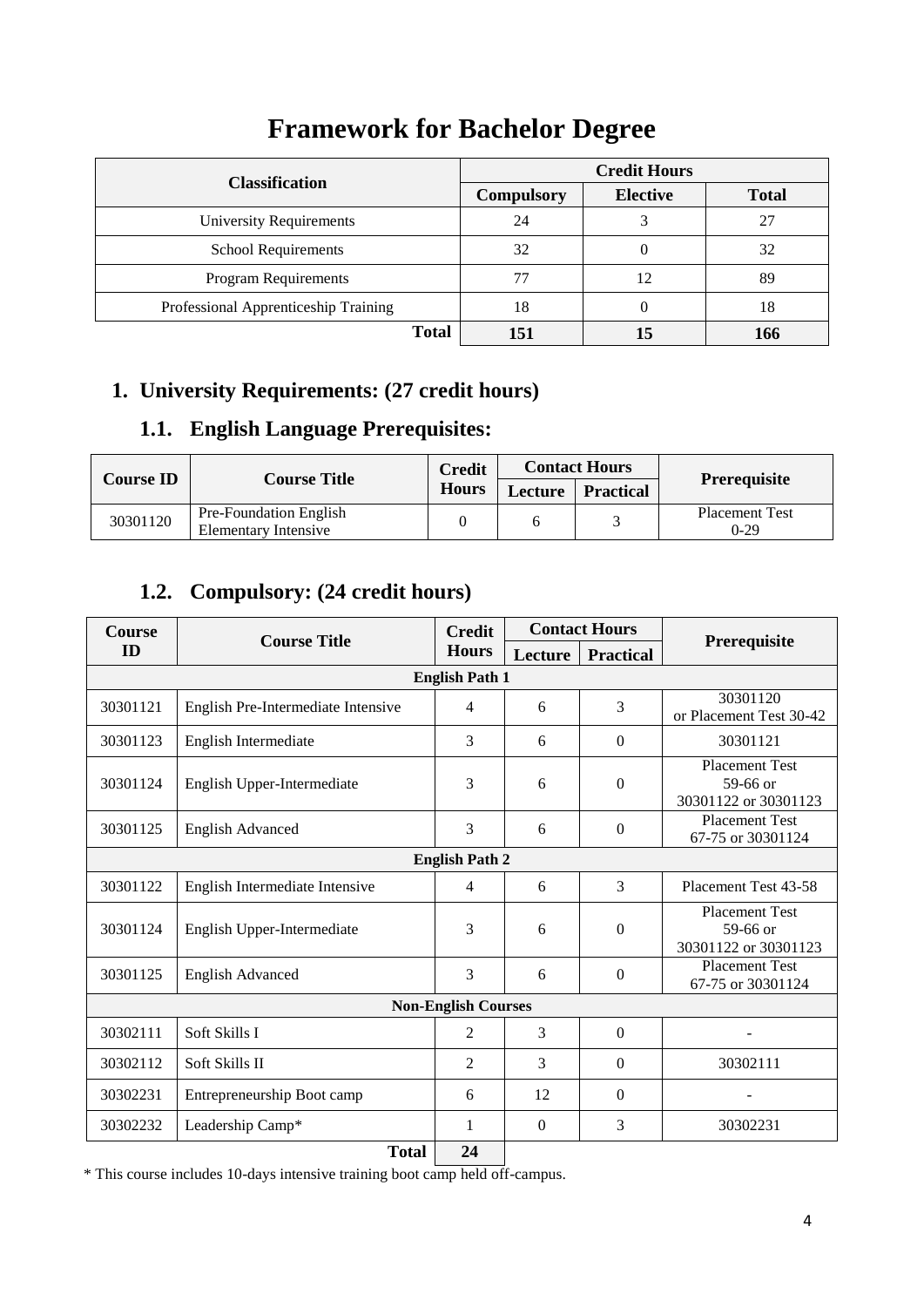| <b>Course</b> |                                                                        | <b>Credit</b> | <b>Contact Hours</b> |                 |                     |
|---------------|------------------------------------------------------------------------|---------------|----------------------|-----------------|---------------------|
| ID            | <b>Course Title</b>                                                    | <b>Hours</b>  | Lecture              | <b>Practica</b> | <b>Prerequisite</b> |
| 30301130      | <b>Foundational French Language</b>                                    | 1             | 3                    | $\Omega$        |                     |
| 30301131      | French Language Level 1                                                | 1             | 3                    | $\Omega$        | 30301130            |
| 30301232      | French Language Level 2                                                | 1             | 3                    | $\Omega$        | 30301131            |
| 30301233      | French Language Level 3                                                | 1             | 3                    | $\Omega$        | 30301232            |
| 30302133      | Principles of Management                                               | 1             | 3                    | $\Omega$        |                     |
| 30302134      | Strategies for Industry<br>Competitiveness: Tools &<br>Techniques      | 1             | 3                    | $\Omega$        |                     |
| 30302121      | Science & Society Seminar I: Arab<br>Contributions to Science and Arts | 1             | 1                    | $\Omega$        |                     |
| 30302122      | Science & Society Seminar II:<br>Philosophy of Science                 | 1             | 1                    | $\Omega$        |                     |
| 30302123      | Art Appreciation and Techniques                                        | 1             | 1                    | $\Omega$        |                     |
| 30302124      | Civil and Professional Culture                                         | 1             | 1                    | $\Omega$        |                     |
| 30302125      | Rights and Responsibilities:<br><b>Understanding Human Rights</b>      | 1             | 1                    | $\Omega$        |                     |
|               | <b>Total</b>                                                           | 3             |                      |                 |                     |

# **1.3. Elective: (3 Credit Hours) (three courses out of the following)**

# **2. School Requirements: (32 credit hours)**

| <b>Course</b> |                                                       | <b>Credit</b>  |          | <b>Contact Hours</b> | <b>Type</b> |                          |
|---------------|-------------------------------------------------------|----------------|----------|----------------------|-------------|--------------------------|
| <b>ID</b>     | <b>Course Title</b>                                   | <b>Hours</b>   | Lecture  | <b>Practica</b>      |             | Prerequisite             |
| 30303111      | <b>Functional Math</b>                                | 3              | 3        | $\theta$             | <b>HTU</b>  | <b>Placement Test</b>    |
| 30303112      | <b>Functional Physics</b>                             | 3              | 3        | $\theta$             | <b>HTU</b>  | $\overline{\phantom{a}}$ |
| 30201100      | <b>Fundamentals of Computing</b>                      | $\overline{4}$ | 3        | 3                    | <b>HTU</b>  |                          |
| 00101100      | Introduction to Engineering<br>Drawing                | 1              | $\Omega$ | 3                    | <b>HTU</b>  |                          |
| 00103101      | <b>STEM Lab I</b>                                     | 1              | $\Omega$ | 3                    | <b>HTU</b>  |                          |
| 00102102      | <b>STEM Lab II</b>                                    | 1              | $\Omega$ | 3                    | <b>HTU</b>  | 00103101                 |
| 00101103      | Workshop I                                            | 2              | $\Omega$ | 6                    | <b>HTU</b>  |                          |
| 00101104      | Workshop II                                           | 1              | $\Omega$ | 3                    | <b>HTU</b>  | 00101103                 |
| 00103110      | <b>Engineering Math</b>                               | 4              | 3        | 3                    | <b>HNC</b>  | 30303111                 |
| 00102111      | <b>Engineering Science</b>                            | $\overline{4}$ | 3        | 3                    | <b>HNC</b>  | 30303112                 |
| 00101112      | <b>Engineering Design</b>                             | $\overline{4}$ | 3        | 3                    | <b>HNC</b>  | 00101100                 |
| 00102220      | Managing a Professional<br><b>Engineering Project</b> | $\overline{4}$ | 3        | 3                    | <b>HNC</b>  | 00101112                 |
|               | <b>Total</b>                                          | 32             |          |                      |             |                          |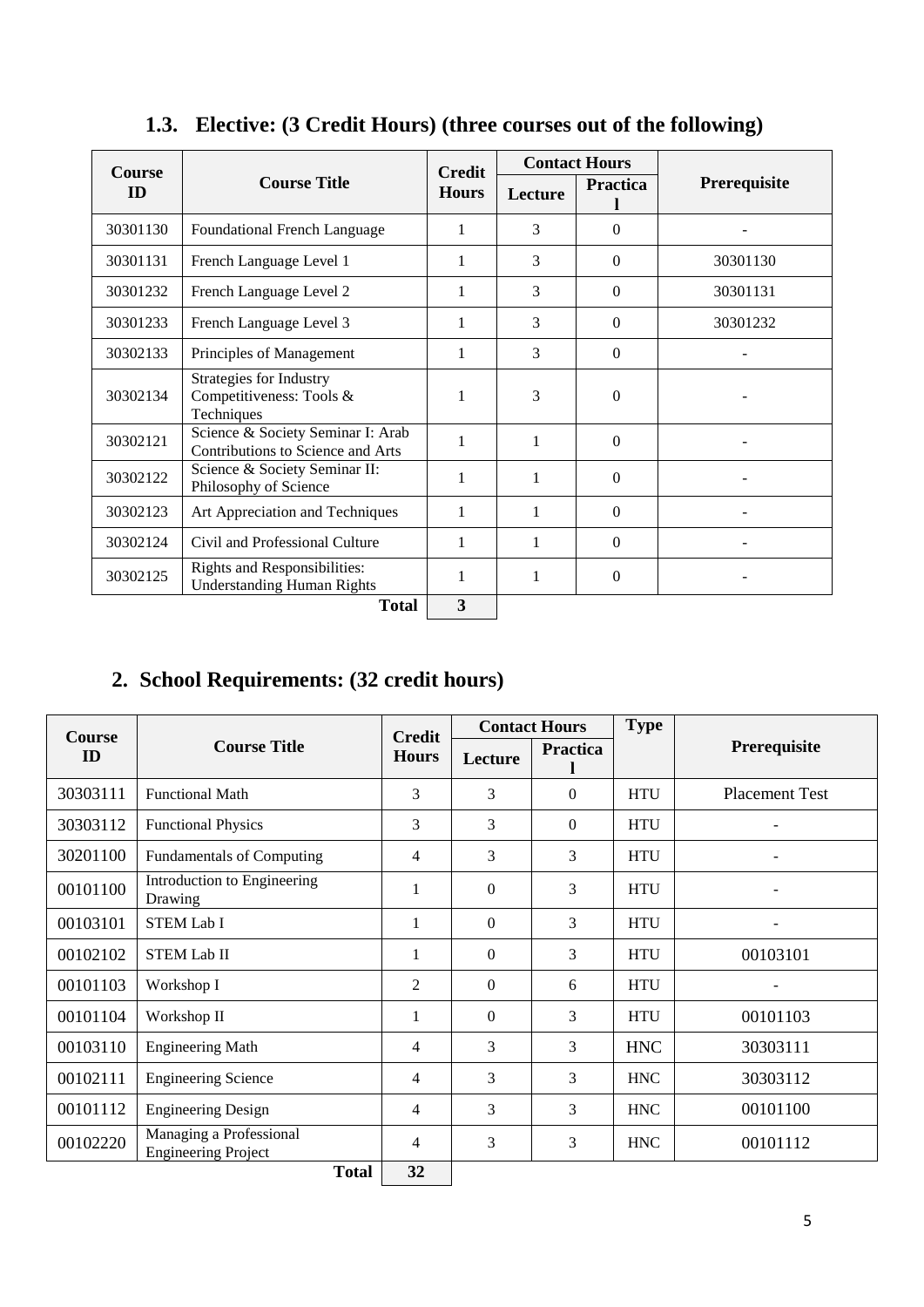# **3. Program Requirements (89 credit hours)**

# **3.1. Compulsory: (77 credit hours)**

| <b>Course</b> | <b>Course Title</b>                                             | <b>Credit</b>  |                | <b>Contact Hours</b> | <b>Type</b> | Prerequisite        |
|---------------|-----------------------------------------------------------------|----------------|----------------|----------------------|-------------|---------------------|
| ID            |                                                                 | <b>Hours</b>   | Lecture        | <b>Practical</b>     |             |                     |
| 00103205      | Advanced Workshop for Electrical<br>Engineers                   | 1              | $\Omega$       | 3                    | <b>HTU</b>  | 00101104            |
| 00103230      | <b>Electrical and Electronic Principles</b>                     | $\overline{4}$ | 3              | 3                    | <b>HNC</b>  | 00102111            |
| 00103280      | <b>Digital Principles</b>                                       | $\overline{4}$ | 3              | 3                    | <b>HNC</b>  | 30201100            |
| 00103240      | <b>Electronic Circuits and Devices</b>                          | $\overline{4}$ | 3              | 3                    | <b>HNC</b>  | 00103230            |
| 00103250      | <b>Instrumentation and Control</b><br>Systems                   | $\overline{4}$ | 3              | 3                    | <b>HNC</b>  | 00103230            |
| 00103260      | Signals and Systems                                             | 3              | 3              | $\mathbf{0}$         | <b>HTU</b>  | 00103280, 00103213  |
| 00103341      | Analog Electronic Systems                                       | $\overline{3}$ | $\overline{c}$ | 3                    | <b>HTU</b>  | 00103240            |
| 00103213      | <b>Further Mathematics</b>                                      | $\overline{4}$ | 3              | 3                    | <b>HND</b>  | 00103110            |
| 00102321      | Professional Engineering<br>Management                          | $\overline{4}$ | 3              | 3                    | <b>HND</b>  | 001202220           |
| 00103331      | Industrial Power, Electronics and<br>Storage                    | $\overline{4}$ | 3              | 3                    | <b>HND</b>  | 00103240            |
| 00103351      | <b>Industrial Systems</b>                                       | $\overline{4}$ | 3              | 3                    | <b>HND</b>  | 00103250, 00103280  |
| 00103232      | Further Electrical, Electronic and<br><b>Digital Principles</b> | $\overline{4}$ | 3              | 3                    | <b>HND</b>  | 00103230, 00103213  |
| 00103352      | Further Control Systems                                         | $\overline{4}$ | 3              | 3                    | <b>HND</b>  | 00103250, 00103213  |
| 00103490      | Research Project for Electrical<br>Engineers                    | $\overline{4}$ | $\overline{2}$ | 6                    | <b>HND</b>  | Department Approval |
| 00103361      | Introduction to Electromagnetics                                | 3              | 3              | $\mathbf{0}$         | <b>HTU</b>  | 00103230, 00103213  |
| 00103362      | <b>Communication Systems I</b>                                  | $\overline{3}$ | $\overline{2}$ | 3                    | <b>HTU</b>  | 00103260            |
| 00103333      | <b>Electrical Machines</b>                                      | $\overline{3}$ | $\overline{2}$ | 3                    | <b>HTU</b>  | 00103232            |
| 00103534      | Power Systems                                                   | $\overline{3}$ | $\overline{2}$ | 3                    | <b>HTU</b>  | 00103232            |
| 00103535      | Power System Quality, Reliability<br>and Protection             | $\overline{3}$ | 3              | $\boldsymbol{0}$     | <b>HTU</b>  | 00133534            |
| 00102541      | Photovoltaic Systems                                            | $\overline{3}$ | $\overline{2}$ | $\overline{3}$       | <b>HTU</b>  | 00103232            |
| 00103542      | Digital Electronic Systems                                      | $\sqrt{2}$     | $\mathbf{1}$   | $\mathfrak{Z}$       | <b>HTU</b>  | 00103341            |
| 00103563      | <b>Communication Systems II</b>                                 | $\mathfrak{Z}$ | 3              | $\boldsymbol{0}$     | <b>HTU</b>  | 00103362            |
| 00103591      | <b>Capstone Project for Electrical</b><br>Engineers             | $\mathfrak{Z}$ | $\mathbf{1}$   | $6\,$                | <b>HTU</b>  | Department Approval |
|               | <b>Total</b>                                                    | 77             |                |                      |             |                     |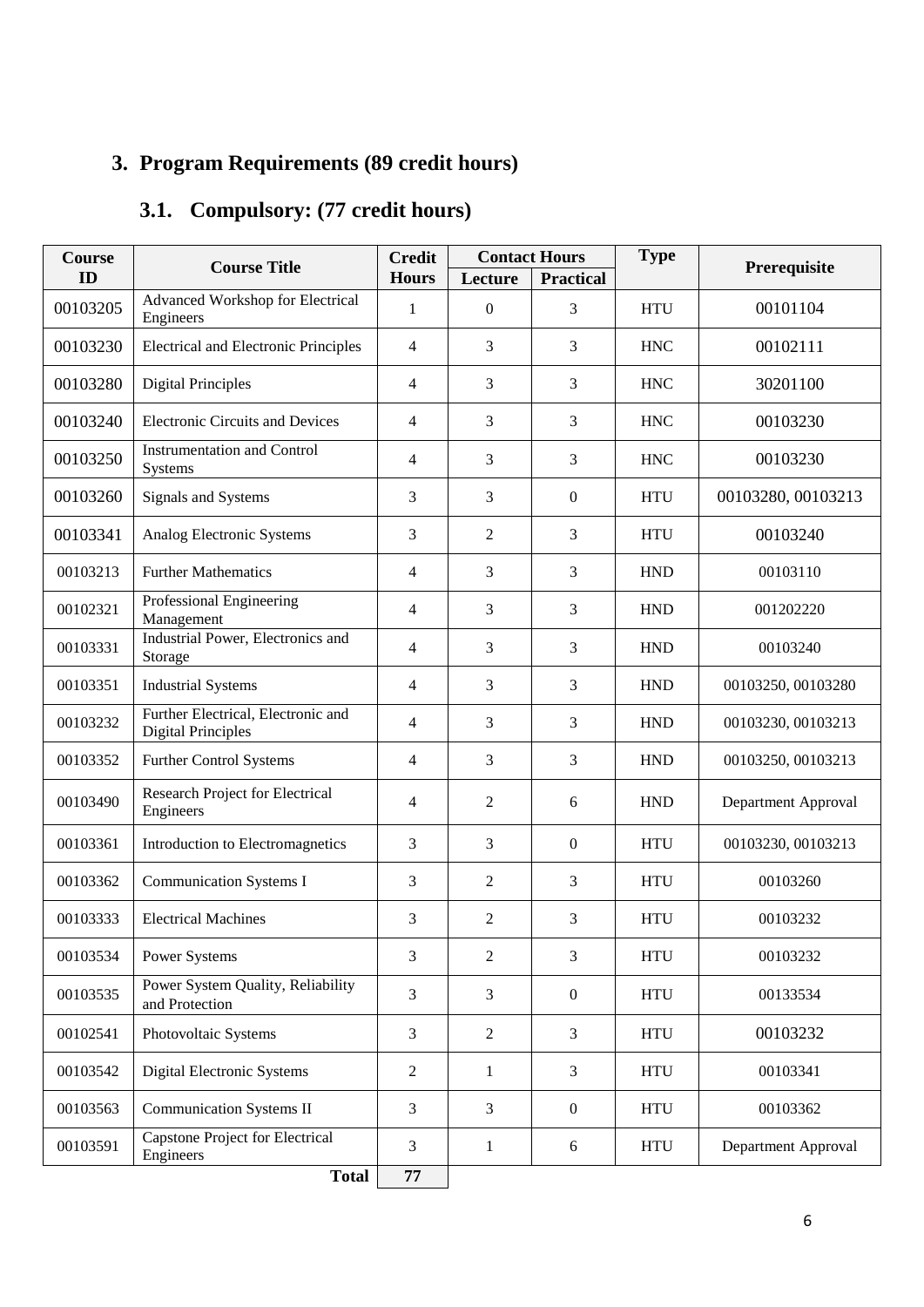### **3.2. Electives: (12 credit hours) (Four courses out of the following)**

| <b>Course</b> | <b>Course Title</b>                                            | <b>Credit</b> |                | <b>Contact Hours</b> |            |                    |
|---------------|----------------------------------------------------------------|---------------|----------------|----------------------|------------|--------------------|
| ID            |                                                                | <b>Hours</b>  | Lecture        | <b>Practical</b>     |            | Prerequisite       |
| 00103536      | <b>Advanced Electrical Machines</b>                            | 3             | 3              | $\overline{0}$       | <b>HTU</b> | 00103333           |
| 00103537      | Special Topics in Power Systems                                | 3             | 3              | $\overline{0}$       | <b>HTU</b> | 00103534           |
| 00103538      | <b>Electrical Drive Systems</b>                                | 3             | 3              | $\overline{0}$       | <b>HTU</b> | 00103333, 00103341 |
| 00102544      | Green Buildings                                                | 3             | $\overline{c}$ | 3                    | <b>HTU</b> | 00102111           |
| 00103543      | Nano-Electronics and Information<br>Technology                 | 3             | 3              | $\Omega$             | <b>HTU</b> | 00103260, 00103542 |
| 00103544      | <b>Optical Electronics and Applications</b>                    | 3             | 3              | $\theta$             | <b>HTU</b> | 00103362, 00103341 |
| 00103545      | Special Topics in Clinical<br>Engineering                      | 3             | $\overline{3}$ | $\overline{0}$       | <b>HTU</b> | 00103341           |
| 00103564      | <b>Network Science</b>                                         | 3             | $\overline{2}$ | 3                    | <b>HTU</b> | 00103563           |
| 00103565      | Special Topics in Communications                               | 3             | 3              | $\Omega$             | <b>HTU</b> | 00103362           |
| 00103570      | Data Structures and Algorithms                                 | 3             | $\overline{2}$ | 3                    | <b>HTU</b> | 30201100           |
| 00103571      | Data Analytics                                                 | 3             | $\overline{3}$ | $\theta$             | <b>HTU</b> | 00103213           |
| 00103572      | Artificial Intelligence and<br><b>Engineering Applications</b> | 3             | 3              | $\mathbf{0}$         | <b>HTU</b> | 00103570, 00103571 |
| 00103573      | Machine Learning                                               | 3             | 3              | $\Omega$             | <b>HTU</b> | 00103570, 00103571 |
| 00103581      | <b>Embedded Systems</b>                                        | 3             | $\overline{2}$ | 3                    | <b>HTU</b> | 00103341           |
|               | <b>Total</b>                                                   | 12            |                |                      |            |                    |

A minimum of 12 credit hours of engineering coursework are required. This list is considered to be open for modifications on the base of the decision of the school council before registration.

# **4. Professional Apprentice Requirements (18 credit hours) (8 months)**

| <b>Course</b> | <b>Course Title</b>                                   | <b>Credit</b> |                | <b>Contact Hours</b> | <b>Type</b> |                     |
|---------------|-------------------------------------------------------|---------------|----------------|----------------------|-------------|---------------------|
| ID            |                                                       | <b>Hours</b>  | <b>Lecture</b> | <b>Practical</b>     |             | <b>Prerequisite</b> |
| 00103492      | <b>Practical Training for Electrical</b><br>Engineers | 18            |                | 40                   | <b>HTU</b>  | Department Approval |
|               | <b>Total</b>                                          | 18            |                |                      |             |                     |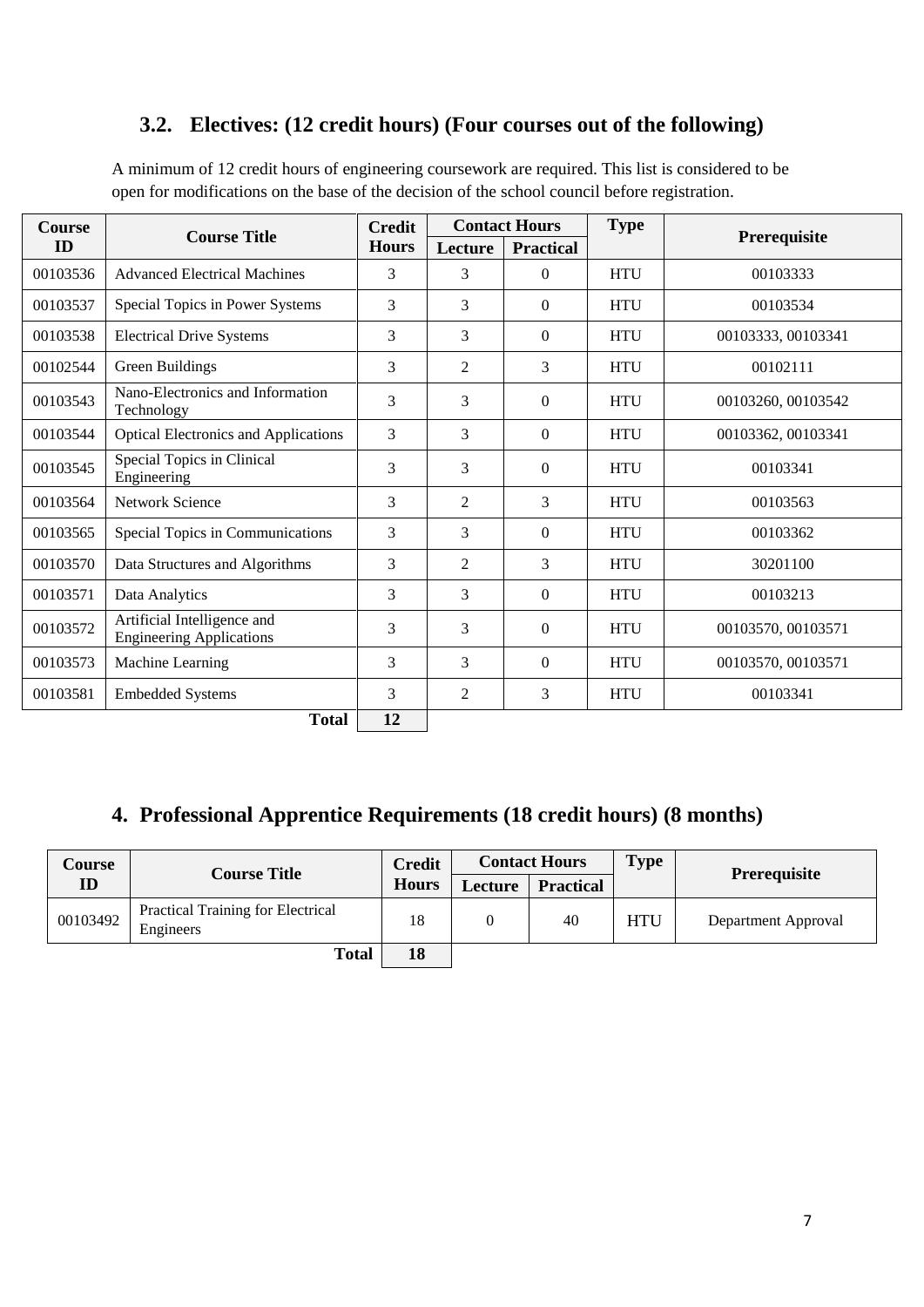# **Study Plan Guide for the Bachelor Degree in Electrical Engineering**

| <b>First Year</b> |                                     |                          |                                                 |  |
|-------------------|-------------------------------------|--------------------------|-------------------------------------------------|--|
|                   | <b>First Semester</b>               |                          |                                                 |  |
| <b>Course ID</b>  | <b>Course Title</b>                 | Cr.<br>Hr.               | <b>Prerequisites</b>                            |  |
| 30301121          | English Pre-Intermediate Intensive  | $\overline{4}$           | <b>Placement Test</b><br>$30-42$ or<br>30301120 |  |
| 30301122          | English Intermediate Intensive      |                          | <b>Placement Test</b><br>43-58                  |  |
| 30201100          | <b>Fundamentals of Computing</b>    | $\overline{\mathcal{A}}$ |                                                 |  |
| 30303111          | <b>Functional Math</b>              | 3                        | <b>Placement Test</b>                           |  |
| 30303112          | <b>Functional Physics</b>           | $\mathcal{F}$            |                                                 |  |
| 00101103          | Workshop I                          | 2                        |                                                 |  |
| 00101100          | Introduction to Engineering Drawing |                          |                                                 |  |
| 00103101          | <b>STEM Lab I</b>                   |                          |                                                 |  |
|                   | Total                               | 18                       |                                                 |  |

| <b>First Year</b> |                            |                |                      |  |  |
|-------------------|----------------------------|----------------|----------------------|--|--|
|                   | <b>Second Semester</b>     |                |                      |  |  |
| <b>Course ID</b>  | <b>Course Title</b>        | Cr.<br>Hr.     | <b>Prerequisites</b> |  |  |
| 00103110          | <b>Engineering Math</b>    | 4              | 30303111             |  |  |
| 00102111          | <b>Engineering Science</b> | 4              | 30303112             |  |  |
| 00101112          | <b>Engineering Design</b>  | 4              | 00101100             |  |  |
| 30301123          | English Intermediate       | 3              | 30301121             |  |  |
| 30302111          | Soft Skills I              | $\mathfrak{D}$ |                      |  |  |
| 00102102          | <b>STEM Lab II</b>         | 1              | 00103101             |  |  |
| 00101104          | Workshop II                |                | 00101103             |  |  |
|                   | <b>Total</b>               | 19             |                      |  |  |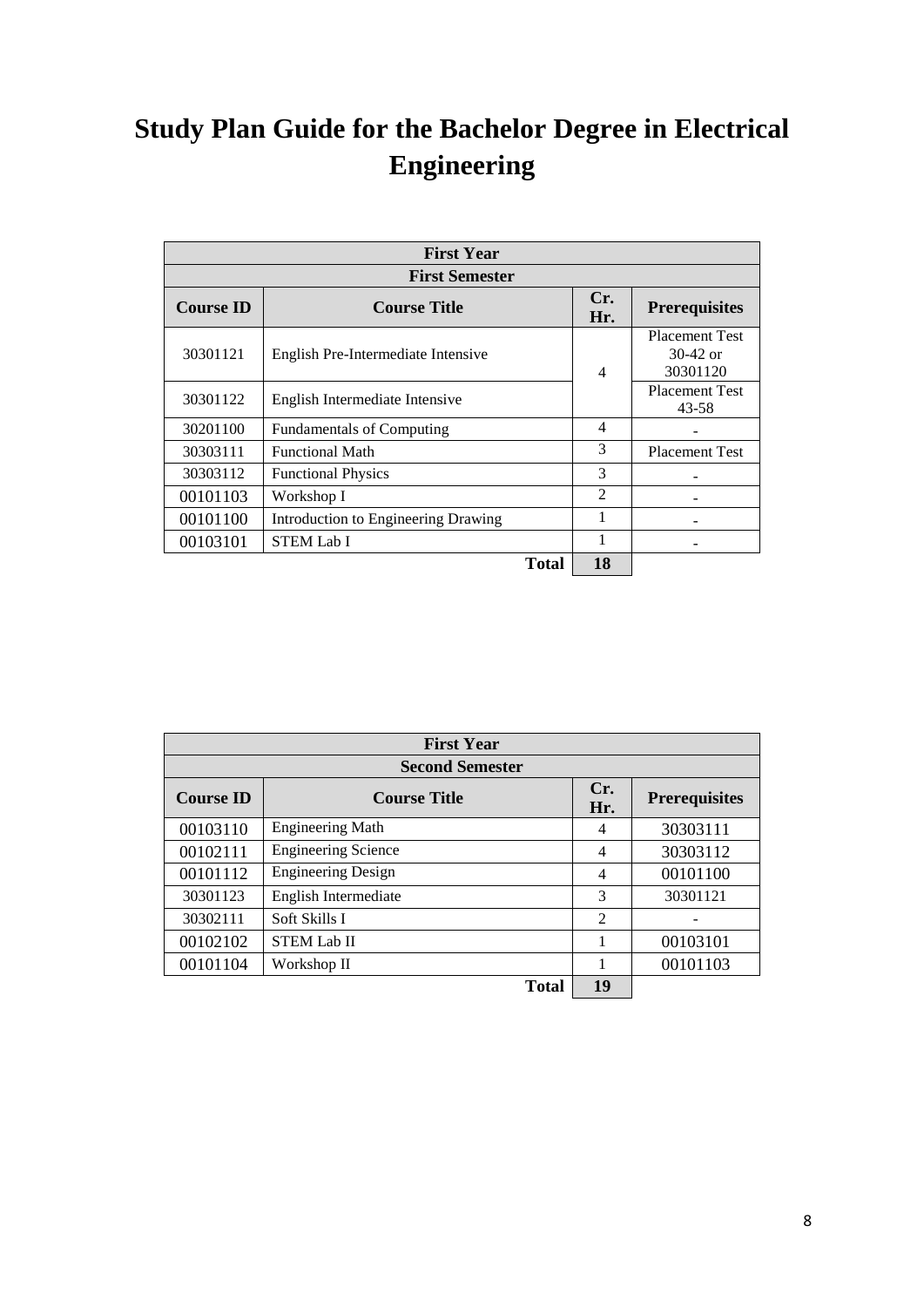| <b>Second Year</b> |                                            |                             |                                                              |  |  |
|--------------------|--------------------------------------------|-----------------------------|--------------------------------------------------------------|--|--|
|                    | <b>First Semester</b>                      |                             |                                                              |  |  |
| <b>Course ID</b>   | <b>Course Title</b>                        | Cr.<br>Hr.                  | <b>Prerequisites</b>                                         |  |  |
| 00103230           | Electrical and Electronic Principles       | 4                           | 00102111                                                     |  |  |
| 001030213          | <b>Further Mathematics</b>                 | 4                           | 00103110                                                     |  |  |
| 00103280           | <b>Digital Principles</b>                  | $\overline{4}$              | 30201100                                                     |  |  |
| 30301124           | English Upper-Intermediate                 | 3                           | <b>Placement Test</b><br>59-66 or<br>30301122 or<br>30301123 |  |  |
| 30302112           | Soft Skills II                             | $\mathcal{D}_{\mathcal{L}}$ | 30302111                                                     |  |  |
| 00103205           | Advanced Workshop for Electrical Engineers |                             | 00101104                                                     |  |  |
|                    | University Elective                        | 1                           |                                                              |  |  |
|                    | <b>Total</b>                               | 19                          |                                                              |  |  |

| <b>Second Year</b> |                                                          |            |                       |  |  |
|--------------------|----------------------------------------------------------|------------|-----------------------|--|--|
|                    | <b>Second Semester</b>                                   |            |                       |  |  |
| <b>Course ID</b>   | <b>Course Title</b>                                      | Cr.<br>Hr. | <b>Prerequisites</b>  |  |  |
| 00103240           | <b>Electronic Circuits and Devices</b>                   | 4          | 00103230              |  |  |
| 00103250           | <b>Instrumentation and Control Systems</b>               | 4          | 00103230              |  |  |
| 00102220           | Managing a Professional Engineering Project              | 4          | 00101112              |  |  |
| 00103232           | Further Electrical, Electronic and Digital<br>Principles | 4          | 00103230,<br>00103213 |  |  |
| 00103260           | Signals and Systems                                      | 3          | 00103280,<br>00103213 |  |  |
|                    | Total                                                    | 19         |                       |  |  |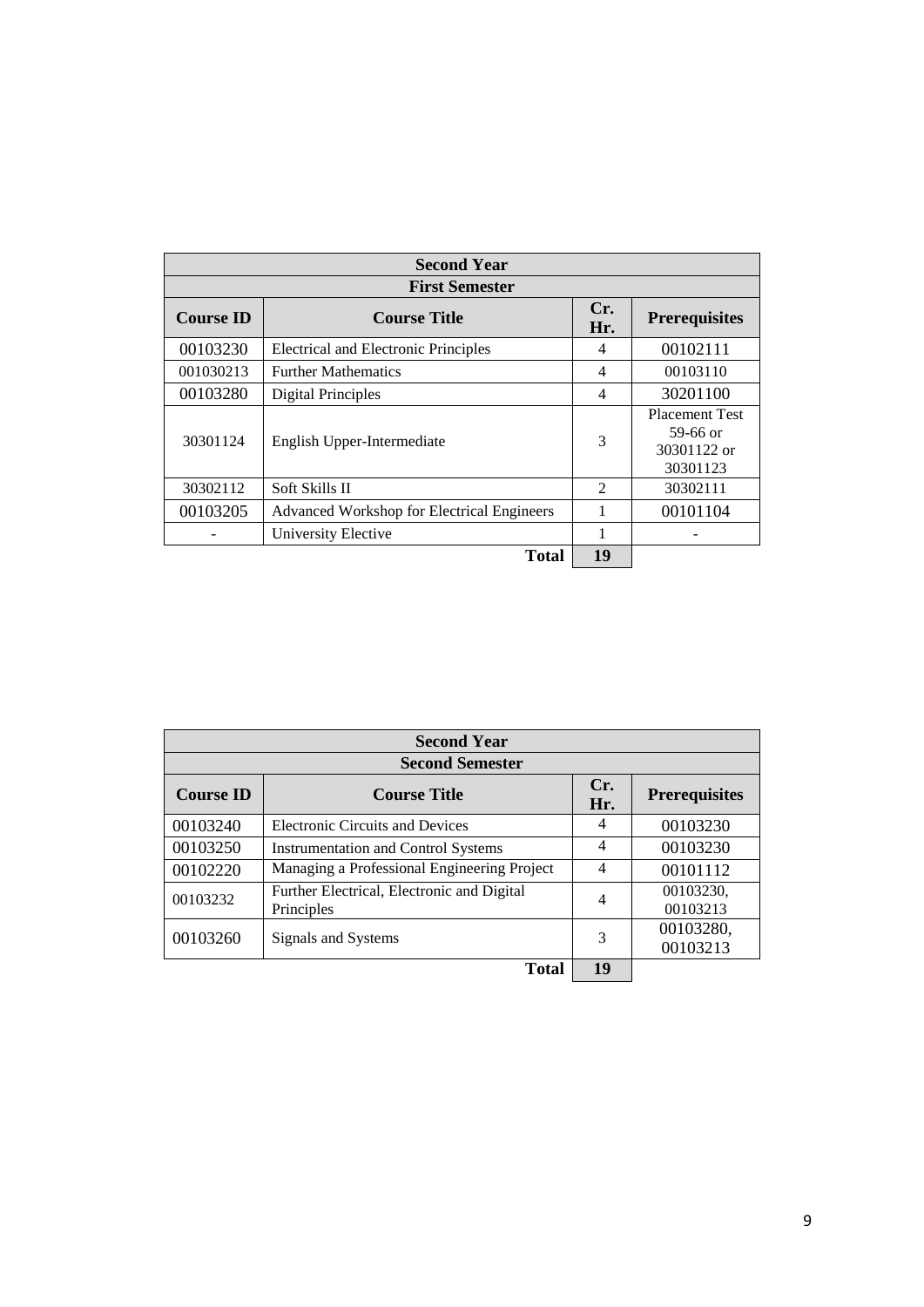| <b>Third Year</b>                       |                                           |                |                                                 |  |
|-----------------------------------------|-------------------------------------------|----------------|-------------------------------------------------|--|
|                                         | <b>First Semester</b>                     |                |                                                 |  |
| <b>Course ID</b><br><b>Course Title</b> |                                           |                | <b>Prerequisites</b>                            |  |
| 00103352                                | <b>Further Control Systems</b>            | 4              | 00103250,<br>00103213                           |  |
| 00103331                                | Industrial Power, Electronics and Storage | 4              | 00103240                                        |  |
| 00102321                                | Professional Engineering Management       | $\overline{4}$ | 00102220                                        |  |
| 00103362                                | <b>Communication Systems I</b>            | 3              | 00103260                                        |  |
| 30301125<br>English Advanced            |                                           | 3              | <b>Placement Test</b><br>$67-75$ or<br>30301124 |  |
|                                         | University Elective                       |                |                                                 |  |
|                                         | <b>Total</b>                              | 19             |                                                 |  |

| <b>Third Year</b> |                                  |                |                       |  |
|-------------------|----------------------------------|----------------|-----------------------|--|
|                   | <b>Second Semester</b>           |                |                       |  |
| <b>Course ID</b>  | <b>Course Title</b>              | Cr.<br>Hr.     | <b>Prerequisites</b>  |  |
| 30302231          | Entrepreneurship Bootcamp        | 6              |                       |  |
| 00103351          | <b>Industrial Systems</b>        | $\overline{4}$ | 00103250,<br>00103280 |  |
| 00103341          | Analog Electronic Systems        | 3              | 00103240              |  |
| 00103333          | <b>Electrical Machines</b>       | 3              | 00103232              |  |
| 00103361          | Introduction to Electromagnetics | 3              | 00103230,<br>00103213 |  |
|                   | <b>Total</b>                     | 19             |                       |  |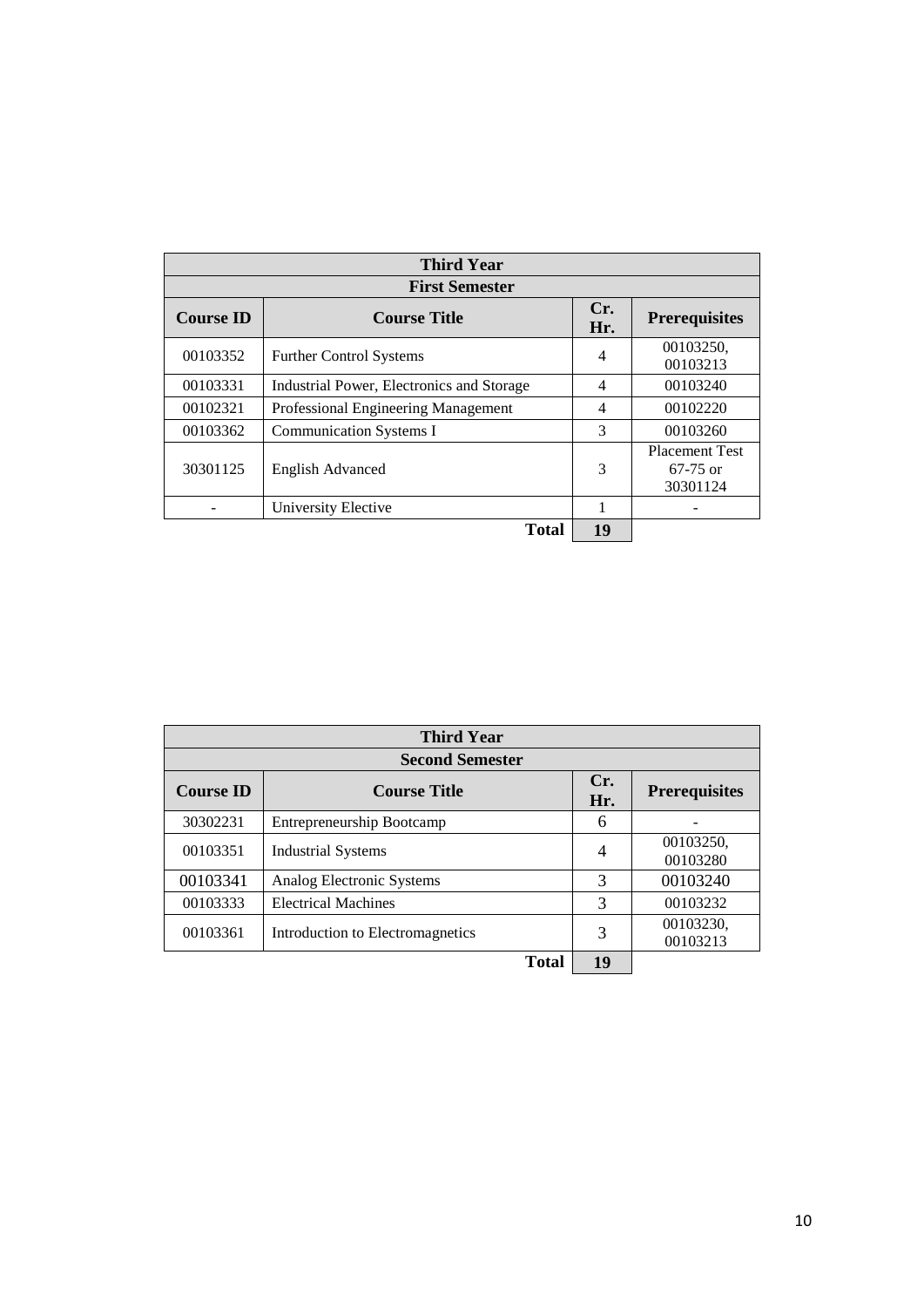| <b>Fourth Year</b> |                                                    |     |                        |  |  |
|--------------------|----------------------------------------------------|-----|------------------------|--|--|
|                    | <b>First &amp; Second Semester</b>                 |     |                        |  |  |
| <b>Course ID</b>   | <b>Course Title</b>                                | Cr. | <b>Prerequisites</b>   |  |  |
|                    |                                                    | Hr. |                        |  |  |
| 00103492           | <b>Practical Training for Electrical Engineers</b> | 18  | Department<br>Approval |  |  |
| 00103490           | Research Project for Electrical Engineers          | 4   | Department<br>Approval |  |  |
|                    | <b>Total</b>                                       | 22  |                        |  |  |

| <b>Fifth Year</b> |                                           |                             |                        |  |  |
|-------------------|-------------------------------------------|-----------------------------|------------------------|--|--|
|                   | <b>First Semester</b>                     |                             |                        |  |  |
| <b>Course ID</b>  | <b>Course Title</b>                       | Cr.<br>Hr.                  | <b>Prerequisites</b>   |  |  |
| 00103534          | Power Systems                             | 3                           | 00103232               |  |  |
| 00102541          | Photovoltaic Systems                      | 3                           | 00103232               |  |  |
|                   | Department Elective                       | 3                           |                        |  |  |
|                   | Department Elective                       | 3                           |                        |  |  |
| 00103591          | Capstone Project for Electrical Engineers | 3                           | Department<br>Approval |  |  |
| 00103542          | <b>Digital Electronic Systems</b>         | $\mathcal{D}_{\mathcal{L}}$ | 00103341               |  |  |
|                   | Total                                     | 17                          |                        |  |  |

| <b>Fifth Year</b> |                                                     |            |                      |  |  |
|-------------------|-----------------------------------------------------|------------|----------------------|--|--|
|                   | <b>Second Semester</b>                              |            |                      |  |  |
| <b>Course ID</b>  | <b>Course Title</b>                                 | Cr.<br>Hr. | <b>Prerequisites</b> |  |  |
| 00103535          | Power System Quality, Reliability and<br>Protection | 3          | 00103534             |  |  |
|                   | Department Elective                                 | 3          |                      |  |  |
|                   | Department Elective                                 | 3          |                      |  |  |
| 00103563          | <b>Communication Systems II</b>                     | 3          | 00103362             |  |  |
| 30302232          | Leadership Camp                                     |            | 30302231             |  |  |
|                   | University Elective                                 |            |                      |  |  |
|                   | <b>Total</b>                                        | 14         |                      |  |  |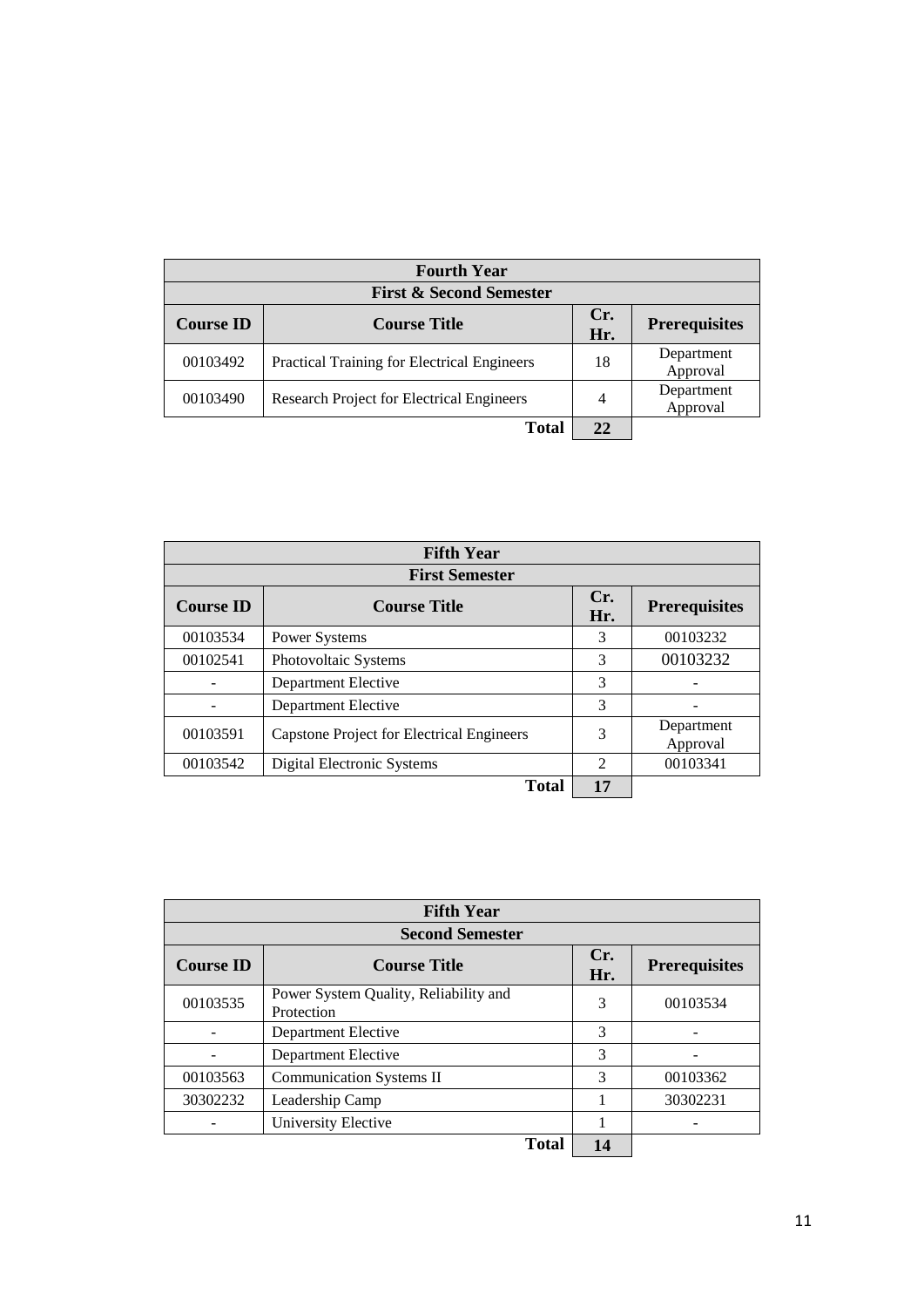# **Course Identification Convention**

| <b>Version</b><br>(1 <sup>st</sup> )<br>Digit) | <b>School</b><br>$(2nd \& 3rd$ Digit) | <b>Department</b><br>$(4th \& 5th$<br>Digit)                                                         | Level<br>(6 <sup>th</sup> Digit)                                                                       | <b>Knowledge Group</b><br>$(7th$ Digit)                                                                                                                                                                                                                                             | <b>Sequence</b> |
|------------------------------------------------|---------------------------------------|------------------------------------------------------------------------------------------------------|--------------------------------------------------------------------------------------------------------|-------------------------------------------------------------------------------------------------------------------------------------------------------------------------------------------------------------------------------------------------------------------------------------|-----------------|
| $\bf{0}$                                       | 01: Engineering<br>Technology         | 01:<br>Mechanical<br>Engineering<br>02:<br>Energy<br>Engineering<br>03:<br>Electrical<br>Engineering | 1: $1^{st}$<br>Year<br>2: 2 <sup>nd</sup> Year<br>$3: 3rd$ Year<br>4: $4^{th}$<br>Year<br>$5:5th$ Year | 0: Engineering Skills<br>1: Engineering<br>Science<br>2: Engineering<br>Management<br>$3:$ Power & Energy<br>4: Electronics<br>5: Industrial & Control<br><b>6</b> : Communications $\&$<br>Networking<br>7: Data Science<br>8: Computer<br>9: Research $\&$<br>Professional Skills |                 |

# **Study Plan Knowledge Groups**

|                    |                           | <b>Course ID</b> | <b>Course Title</b>                        |
|--------------------|---------------------------|------------------|--------------------------------------------|
|                    |                           | 30201100         | <b>Fundamentals of Computing</b>           |
|                    |                           | 00101100         | Introduction to Engineering Drawing        |
|                    |                           | 00103101         | <b>STEM Lab I</b>                          |
| Group <sup>0</sup> | <b>Engineering Skills</b> | 00102102         | <b>STEM Lab II</b>                         |
|                    |                           | 00101103         | Workshop I                                 |
|                    |                           | 00101104         | Workshop II                                |
|                    |                           | 00103205         | Advanced Workshop for Electrical Engineers |
|                    |                           |                  |                                            |
|                    |                           | 30303111         | <b>Functional Math</b>                     |
|                    |                           | 30303112         | <b>Functional Physics</b>                  |
| Group 1            | Engineering               | 00103110         | <b>Engineering Math</b>                    |
|                    | Science                   | 00102111         | <b>Engineering Science</b>                 |
|                    |                           | 00101112         | <b>Engineering Design</b>                  |
|                    |                           | 00103213         | <b>Further Mathematics</b>                 |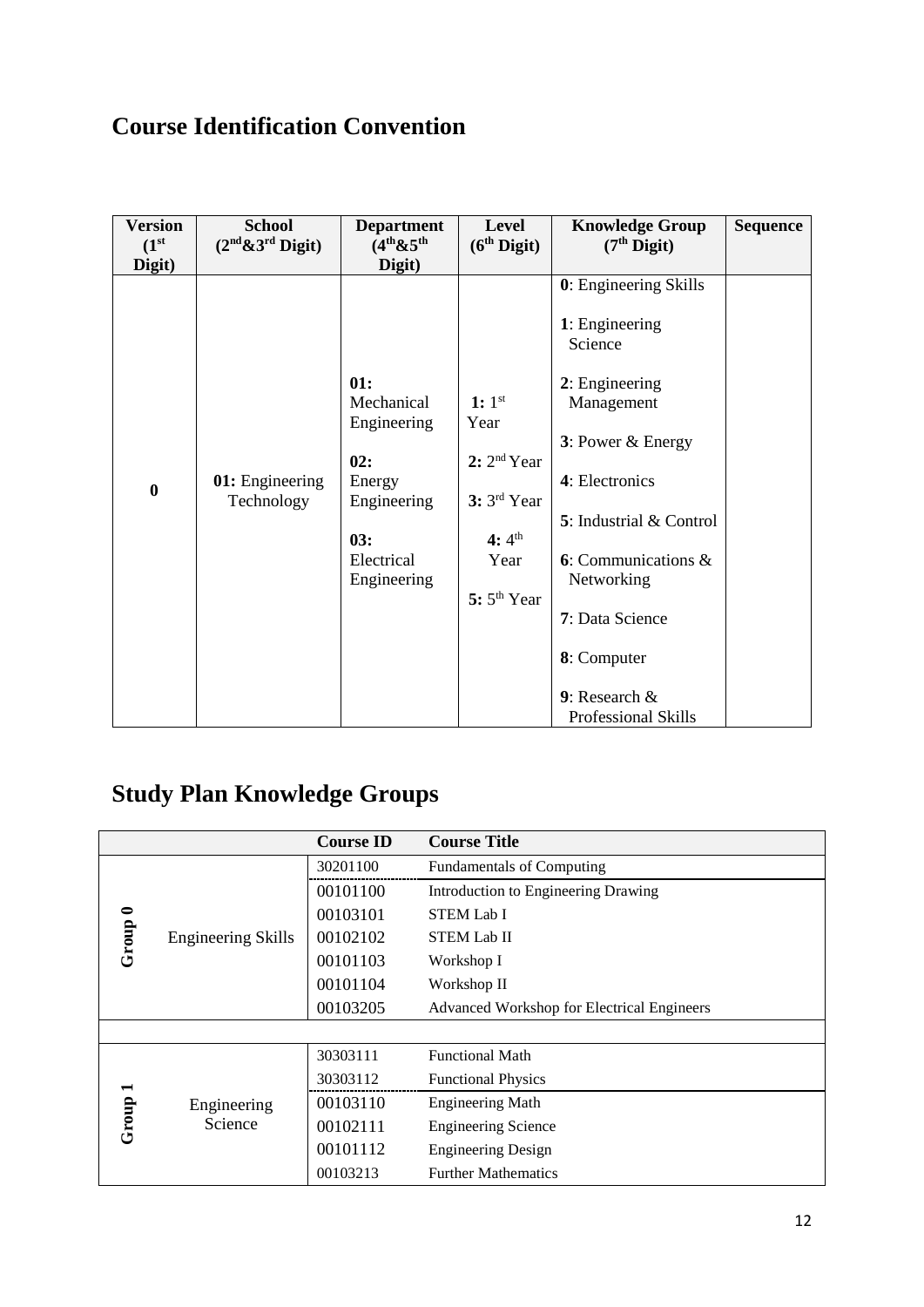|                    |                           | 00102220 | Managing a Professional Engineering Project           |
|--------------------|---------------------------|----------|-------------------------------------------------------|
|                    |                           | 00102321 | Professional Engineering Management                   |
| Group <sub>2</sub> | Engineering<br>Management |          |                                                       |
|                    |                           |          |                                                       |
|                    |                           |          |                                                       |
|                    |                           |          |                                                       |
|                    |                           | 00103230 | <b>Electrical and Electronic Principles</b>           |
|                    |                           | 00103331 | Industrial Power, Electronics and Storage             |
|                    |                           | 00103232 | Further Electrical, Electronic and Digital Principles |
|                    |                           | 00103333 | <b>Electrical Machines</b>                            |
| Group 3            |                           | 00103534 | <b>Power Systems</b>                                  |
|                    | Power & Energy            | 00103535 | Power System Quality, Reliability and Protection      |
|                    |                           | 00103536 | <b>Advanced Electrical Machines</b>                   |
|                    |                           | 00103537 | Special Topics in Power Systems                       |
|                    |                           | 00103538 | <b>Electrical Drive Systems</b>                       |
|                    |                           | 00102541 | Photovoltaic Systems                                  |
|                    |                           | 00102544 | Green Buildings                                       |
|                    |                           |          |                                                       |
|                    |                           | 00103240 | <b>Electronic Circuits and Devices</b>                |
|                    |                           | 00103341 | Analog Electronic Systems                             |
|                    | Electronics               | 00103542 | Digital Electronic Systems                            |
| Group 4            |                           | 00103543 | Nano-Electronics and Information Technology           |
|                    |                           | 00103544 | <b>Optical Electronics and Applications</b>           |
|                    |                           | 00103545 | Special Topics in Clinical Engineering                |
|                    |                           |          |                                                       |
|                    |                           | 00103250 | <b>Instrumentation and Control Systems</b>            |
|                    | Industrial &              | 00103351 | <b>Industrial Systems</b>                             |
| Group 5            | Control                   | 00103352 | Further Control Systems                               |
|                    |                           |          |                                                       |
|                    |                           |          |                                                       |
|                    |                           | 00103260 | Signals and Systems                                   |
|                    |                           | 00103361 | Introduction to Electromagnetics                      |
|                    | Communications            | 00103362 | <b>Communication Systems I</b>                        |
| Group 6            | & Networking              | 00103563 | <b>Communication Systems II</b>                       |
|                    |                           | 00103564 | <b>Network Science</b>                                |
|                    |                           | 00103565 | Special Topics in Communications                      |
|                    |                           |          |                                                       |
|                    |                           | 00103570 | Data Structures and Algorithms                        |
| Group 7            | Data Science              | 00103571 | Data Analytics                                        |
|                    |                           | 00103572 | Artificial Intelligence and Engineering Applications  |
|                    |                           | 00103573 | Machine Learning                                      |
|                    |                           |          |                                                       |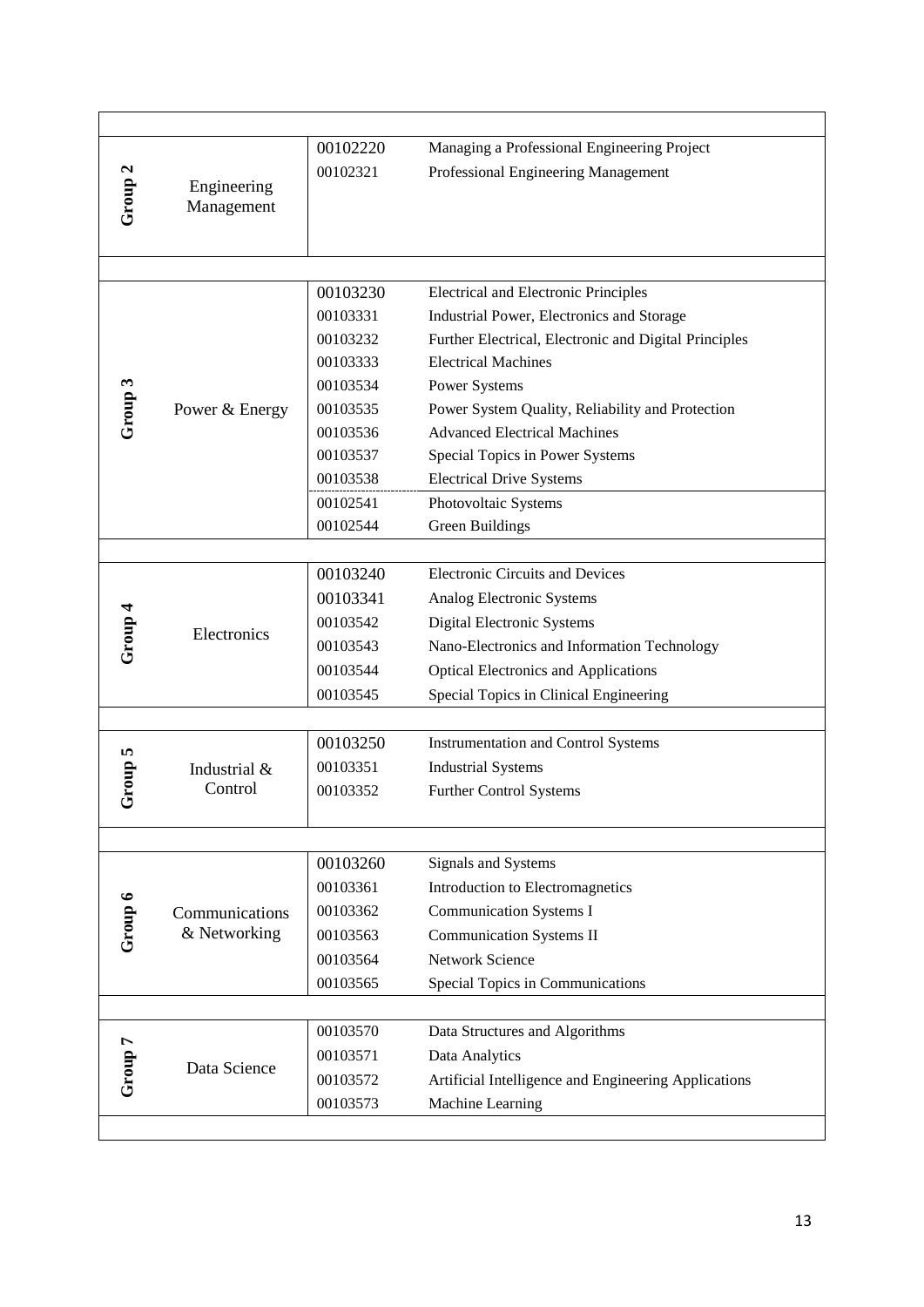|          |                            | 00103280 | <b>Digital Principles</b>                        |
|----------|----------------------------|----------|--------------------------------------------------|
| $\infty$ |                            | 00103581 | <b>Embedded Systems</b>                          |
| Group    | Computer                   |          |                                                  |
|          |                            |          |                                                  |
|          |                            |          |                                                  |
|          |                            |          |                                                  |
|          |                            | 00103490 | Research Project for Electrical Engineers        |
|          |                            | 00103591 | <b>Capstone Project for Electrical Engineers</b> |
|          | Research &                 | 00103492 | Practical Training for Electrical Engineers      |
| Group 9  | <b>Professional Skills</b> |          |                                                  |
|          |                            |          |                                                  |
|          |                            |          |                                                  |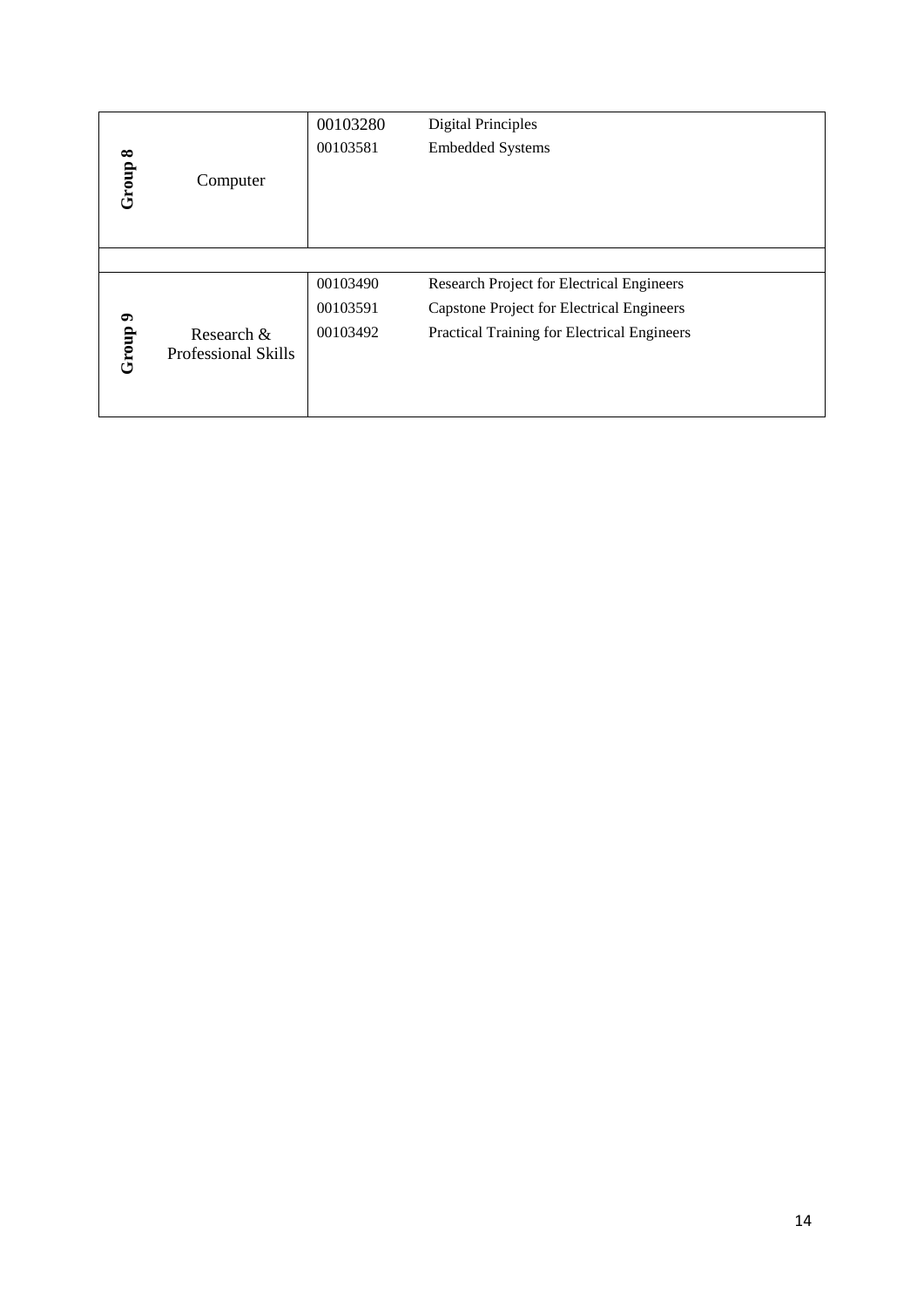# **Course Descriptions**

### **30301121: English Pre-Intermediate Intensive 4 Cr (8,3)**

This foundation course deals with all language skills: speaking, listening, reading, writing, grammar review, and vocabulary building. The overall objective of the course is to ensure that students are able to understand and express in speaking and writing information, ideas, feelings, opinions and common functions about everyday situations in straightforward spoken and written English.

By the end of the course, students will reach a B1 level on the Global Scale of English (GSE). Students will be evaluated on their ability to understand the main points of clear standard input on familiar matters regularly encountered in work, school, and leisure. In addition, students are required to be able to deal with most situations likely to arise while traveling in an area where English is spoken. Students will be able to produce simple connected text on topics which are familiar or of personal interest. Finally, students will be able to describe experiences and events, dreams, hopes and ambitions, and briefly give reasons and explanations for opinions and plans. This course also includes a scheduled lab time of three hours per week dedicated to Pearson's My English Lab practice, writing workshops, and projects pertaining to the ENGL 100 syllabus.

*Prerequisites: Placement Test Score 30-42 or 30301120*

### **30301122: English Intermediate Intensive 3 Cr (4,3)**

This foundation course deals with all language skills: speaking, listening, reading, writing, grammar review, and vocabulary building. The overall objective of the course is to ensure that students are able to understand and express in speaking and writing information, ideas, feelings, opinions, and common functions about everyday situations in straightforward spoken and written language.

By the end of the course, students will reach a  $B1+$  level on the Global Scale of English (GSE). Students will be evaluated on their ability to understand the main points of clear standard input on familiar matters regularly encountered in work, school, and leisure. In addition, students are required to be able to deal with most situations likely to arise while traveling in an area where English is spoken. Students will be able to produce simple connected text on topics which are familiar or of personal interest. Finally, students will be able to describe experiences and events, dreams, hopes and ambitions, and briefly give reasons and explanations for opinions and plans. This course also includes a scheduled lab time of three hours per week dedicated to Pearson's My English Lab practice, writing workshops, and projects pertaining to the ENGL 110 syllabus.

*Prerequisites: Placement Test Score 43-58*

### **30301123: English Intermediate 3 Cr (4,3)**

This course is meant to follow on from ENGL 100 and will align with ENGL 110 although in a less intense form and with less supplementary material. This course deals with all language skills: speaking, listening, reading, writing, grammar review, and vocabulary building. The overall objective of the course is to ensure that students are able to understand and express in speaking and writing information, ideas, feelings,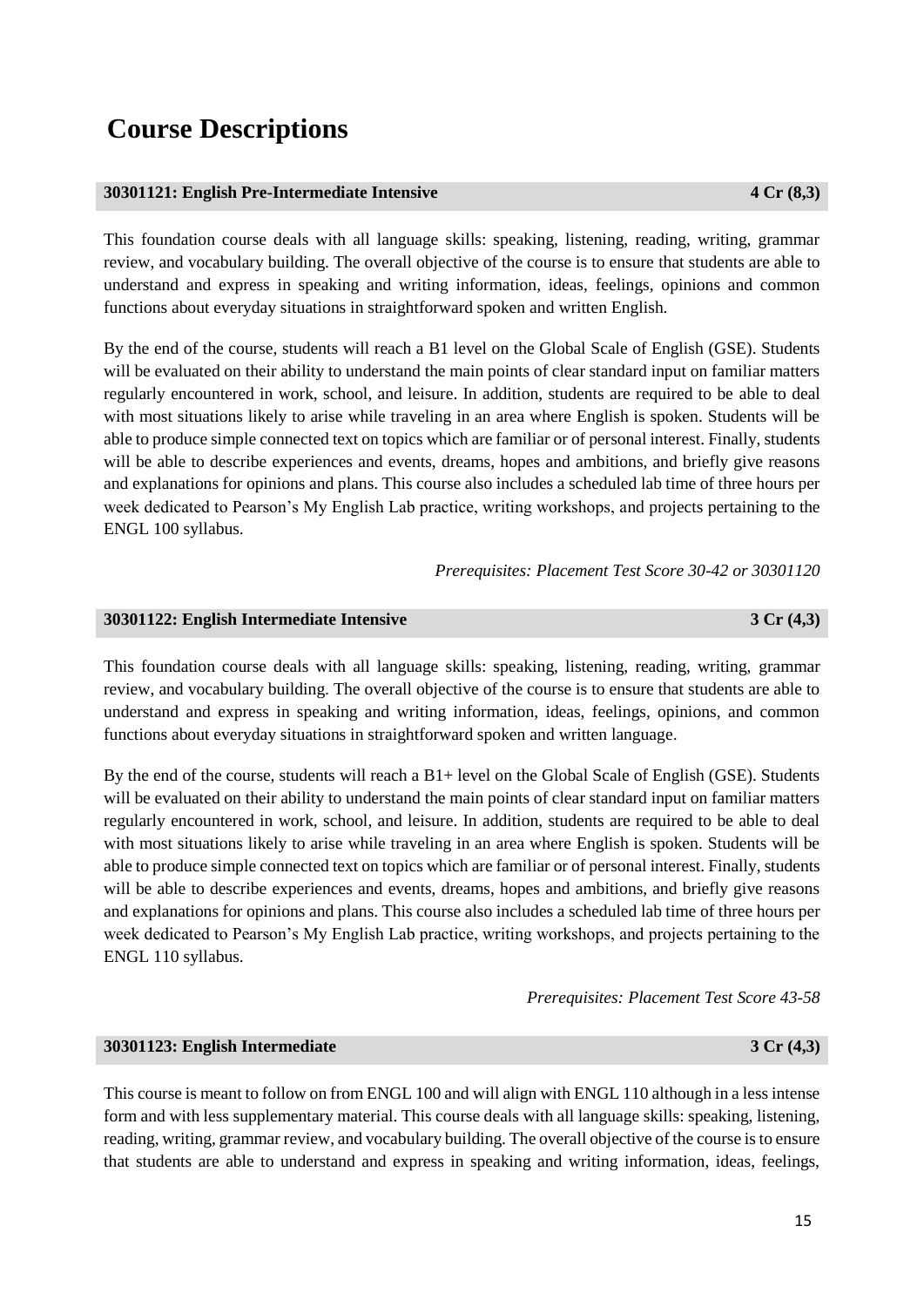opinions, and common functions about everyday situations in straightforward spoken and written language.

By the end of the course, students will reach a B1+ level on the Global Scale of English (GSE). Students will be evaluated on their ability to understand the main points of clear standard input on familiar matters regularly encountered in work, school, and leisure. In addition, students are required to be able to deal with most situations likely to arise while traveling in an area where English is spoken. Students will be able to produce simple connected text on topics which are familiar or of personal interest. Finally, students will be able to describe experiences and events, dreams, hopes and ambitions, and briefly give reasons and explanations for opinions and plans.

*Prerequisites: 30301121*

#### **30301124: English Upper-Intermediate 3 Cr (4,3)**

This course is meant to follow ENGL 110 or ENGL 120. This course deals with all language skills: speaking, listening, reading, writing, grammar review, and vocabulary building. The overall objective of the course is to ensure that students are able to understand and respond appropriately in the spoken and written form to the purpose, information, and points of view in spoken and written communication of the kind required in a variety of study, work, every day, and leisure-related contexts in daily life.

By the end of the course, students will reach a B2 level on the Global Scale of English (GSE). Students will be evaluated on their ability to understand the main ideas of complex text on both concrete and abstract topics, including technical discussions in their field of specialization. In addition, students are required to be able to interact with a degree of fluency and spontaneity that makes regular interaction with native speakers possible without strain for either party. Students will be able to produce clear, detailed text on a wide range of subjects and explain a viewpoint on a topical issue giving the advantages and disadvantages of various options.

*Prerequisites: Placement Test 59-66 or 30301122 or 30301123*

#### **30301125: English Advanced 3 Cr (4,3)**

This course is meant to follow ENGL 130. This course deals with all language skills: speaking, listening, reading, writing, grammar review, and vocabulary building. The overall objective of the course is to ensure that students are able to understand and respond appropriately in the spoken and written form to a wide range of demanding, longer texts and recognize implicit meaning.

By the end of the course, students will reach a C1 level on the Global Scale of English (GSE). Students will be evaluated on their ability to express themselves fluently and spontaneously without much obvious searching for expressions. In addition, students are required to be able to use language flexibly and effectively for social, academic, and professional purposes. Students will be able to produce clear, wellstructured, detailed text on complex subjects, showing controlled use of organizational patterns, connectors and cohesive devices.

*Prerequisites: Placement Test 67-75 or 30301124*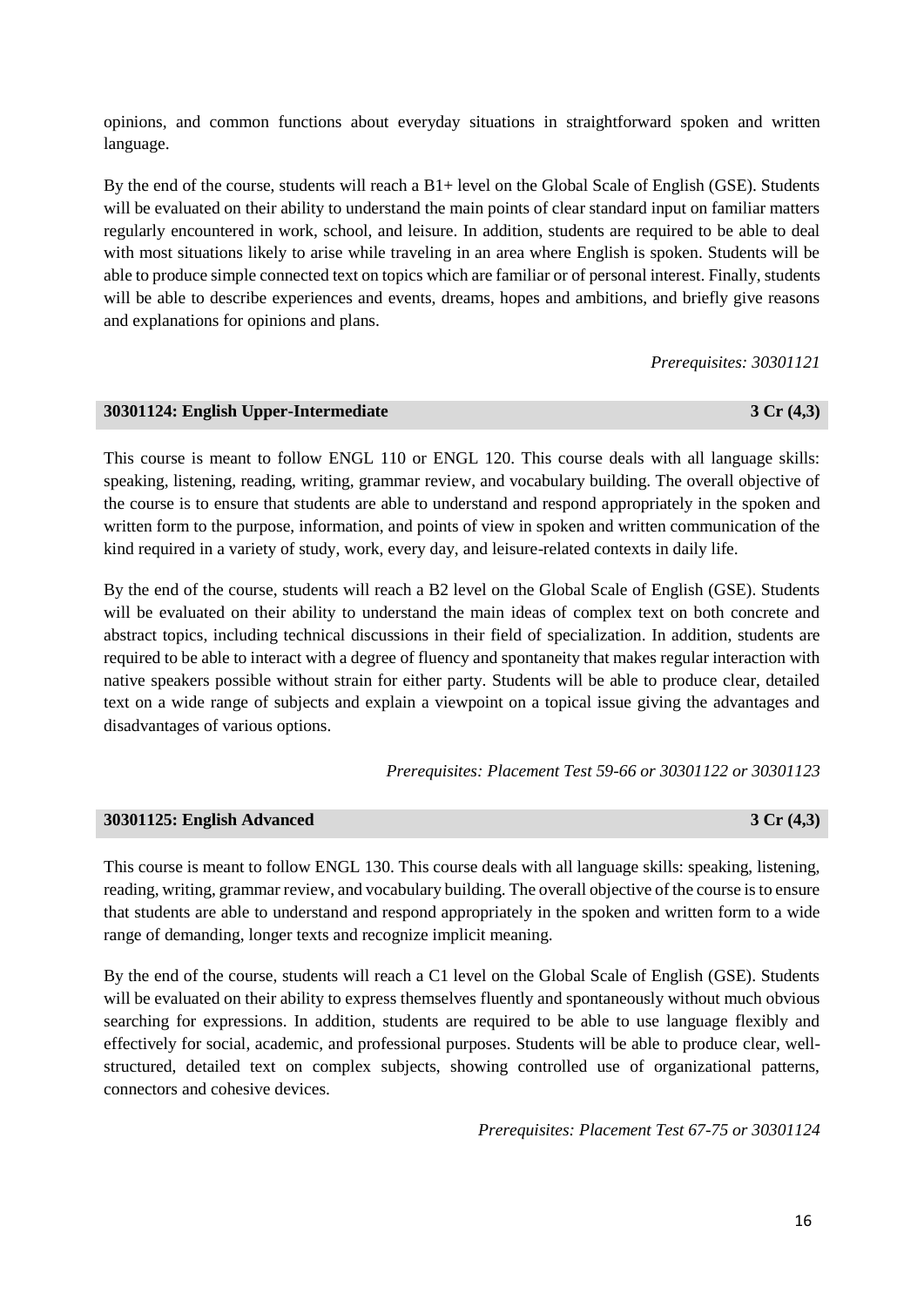#### **30301130: Foundational French Language 1 Cr (3,0)**

This course aims to enable students to develop competence in a range of predictable everyday tasks in French. In addition to acquiring essential listening and speaking skills, students will also develop and practice basic reading and writing techniques.

*Prerequisites: -*

#### **30301131: French Language Level 1 1 Cr (3,0)**

This course enables students to improve their communicative competence in French as a supplement to their studies in other disciplines. For students intending to travel to France or French-speaking countries, either for study or on work placements, the course can serve as a refresher and build students' confidence in communicating with native speakers abroad.

*Prerequisites: 30301130*

#### **30301232: French Language Level 2 1 Cr (3,0)**

This course will strengthen students' reading and writing skills and reinforce communicative skills acquired during previous study of the French language. Students will gain further insight into the culture and civilization of French-speaking countries. The course offers more advanced study of language structure and syntax with a focus on using the target language to discuss and analyze aspects of French and society.

*Prerequisites: 30301131*

#### **30301233: French Language Level 3 1 Cr (3,0)**

This course aims to enable students to communicate more effectively in French in situations ranging from informal conversations to formal interviews or presentations. Students will be trained to understand extended speech in French (e.g., presentations, news reports, and lectures); read and understand Frenchlanguage articles and fictional and non-fictional passages; and write essays and draft formal, non-personal emails in French. Students will also develop greater self-awareness of their strengths and weaknesses in order to improve their learning skills.

*Prerequisites: 30301232*

### **30302121: Science & Society Seminar I: Arab Contributions to Science and Arts 1 Cr (1,0)**

This seminar-based course highlights Arab contributions to science and arts since the early Mesopotamian and Phoenician civilizations with particular emphasis on contributions during the Middle Ages under Islam.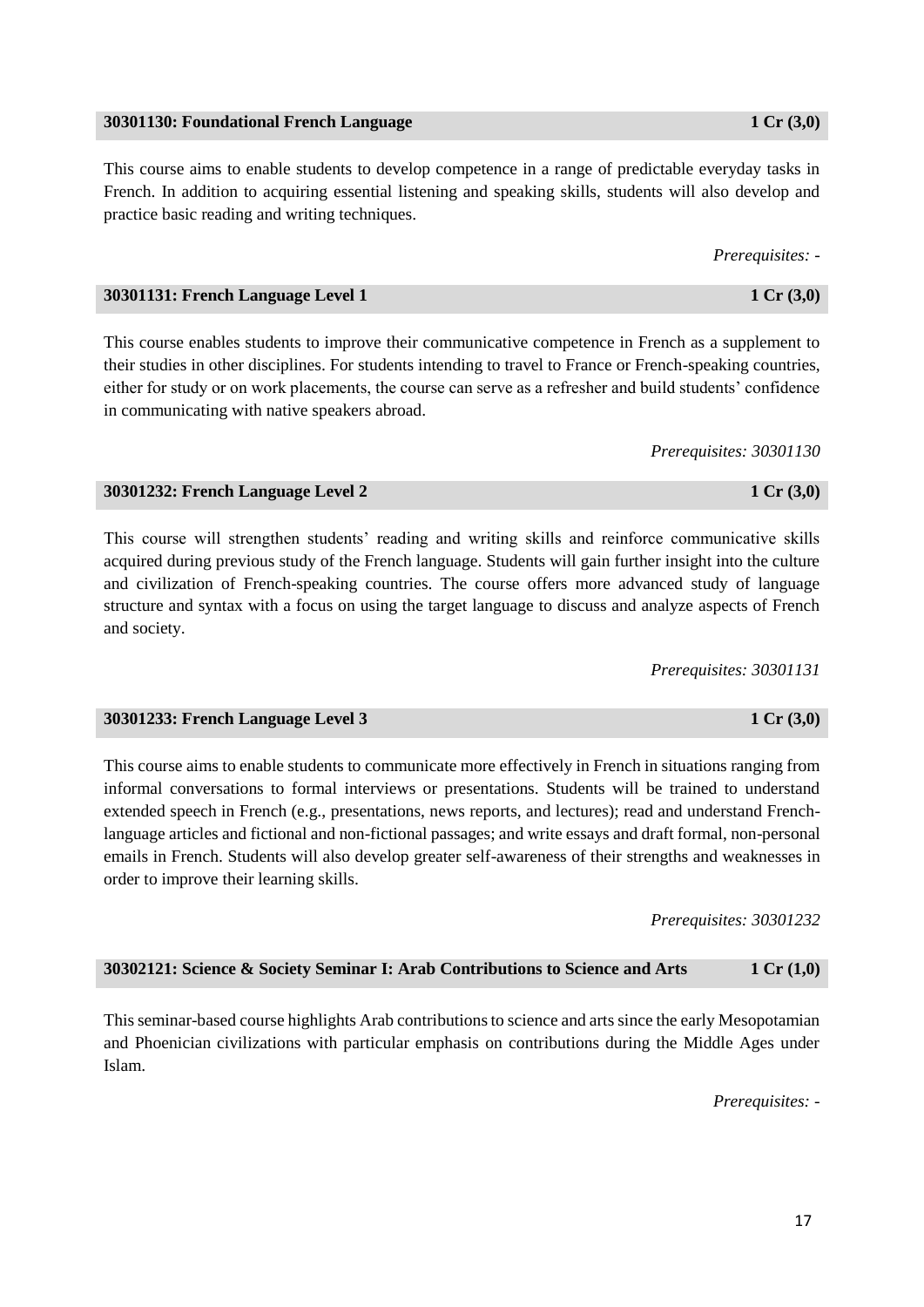#### **30302122: Science & Society Seminar II: Philosophy of Science 1 Cr (1,0)**

This course explores the effects of scientific and technological developments on various aspects of society. It is designed to illuminate the distinctive character of science and its relevance to the challenges facing our world, including environmental concerns, public and global policy, international competitiveness, and legal and ethical liabilities.

*Prerequisites: -*

This course affords students a basic understanding of the main elements of art. It covers context and subject and analyzes the main arguments around aesthetics. The course also presents an overview of art history as it relates to other historical, sociocultural, and political aspects. The course aims to prepare students to be critically observant and to assess different symbolic values within artwork. The course is intended to raise students' awareness of the role of the arts and culture in their everyday lives regardless of students' areas of concentration and to promote an appreciation for, and interest in, the arts.

**30302123: Art Appreciation and Techniques 1 Cr (1,0)**

**30302124: Civil and Professional Culture 1 Cr (1,0)** This course aims to consolidate and enhance students' knowledge of their native Jordan, the efforts of the Hashemite Kings in serving the Arab nation, its causes, and the establishment and development of the Jordanian state. It introduces students to the development of Jordanian political and constitutional life as well as to the emergence and development of Jordanian civil society. This course focuses on building students' professionalism and defining the concepts of professional work and ethics. Students will learn

about legislation related to professional work as well as trade union institutions, professionalism, and labor.

*Prerequisites: -*

### **30302125: Rights and Responsibilities: Understanding Human Rights 1 Cr (1,0)**

This course aims to introduce students to the basic concept of human rights. Students will be expected to understand and internalize human rights values including tolerance; gender equality; and freedom from discrimination based on race, color, and ethnicity. The course aims to contribute to the full development of students' personalities by increasing their sense of dignity and appreciation for the rights of others. Students will also cultivate a sense of responsibility to promote and defend others' rights. Students will develop their advocacy skills by identifying key human rights issues in their local context and proposing courses of action to advance human rights.

*Prerequisites: -*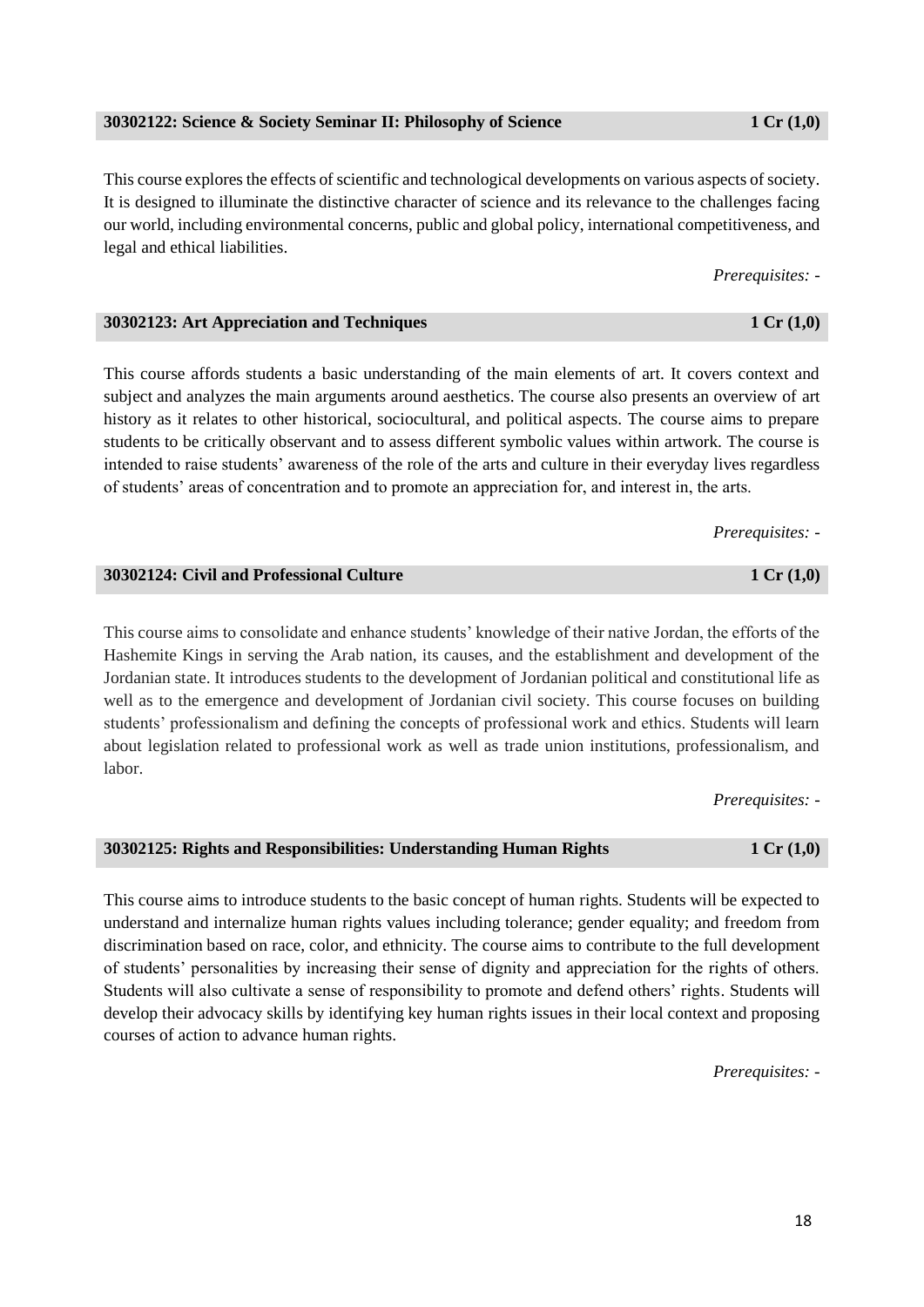#### **30302133: Principles of Management 1 Cr (1,0)**

This course introduces students to the management process of a business organization. The course emphasizes basic concepts and functions of management by examining the processes of planning, organizing, leading, and controlling. Students will develop the skills and tools required to work with people and resources to achieve organizational goals. Students will also develop their strategic management and decision-making capacities.

*Prerequisites: -*

| 30302134: Strategies for Industry Competitiveness: Tools & Techniques | 1 Cr $(1,0)$ |
|-----------------------------------------------------------------------|--------------|
|-----------------------------------------------------------------------|--------------|

This course covers the role of policy in industry competitiveness. The course examines firm strategies, cluster vitality, and the quality of the business environment in which competition takes place, all of which can determine a nation's productivity.

*Prerequisites: -*

#### **30303111: Functional Math 3 Cr (3,0)**

This course reviews the fundamental concepts in numerical analysis, linear algebra, geometry, statistics, and probabilities. It strengthens problem-formulation skills (i.e., the ability to translate real application problems into a series of mathematical processes). It also focuses on developing the mathematical reasoning skills, such as mathematical deductions and proofs.

*Prerequisites: Placement Test*

#### **30303112: Functional Physics 3 Cr (3,0)**

This course demonstrates understanding and application of essential physics topics such as: Physics and measurements, motion in one dimension, vectors, motion in two dimensions, the laws of motion, forces and motion, applications of Newton's laws (projectile, angular velocity, etc.), energy of a system, static equilibrium, and electricity and magnetism.

*Prerequisites: -*

This course provides a comprehensive route to developing an in-depth exposure to personal computers, hardware, a range of operating systems, and in-depth programming in C. Students learn the functionality of various hardware and software components and best practices in maintenance and safety issues as well as programming in C, including variables, operations, functions, structures, and pointers.

*Prerequisites: -*

**30201100: Fundamentals of Computing 4 Cr (3,3)**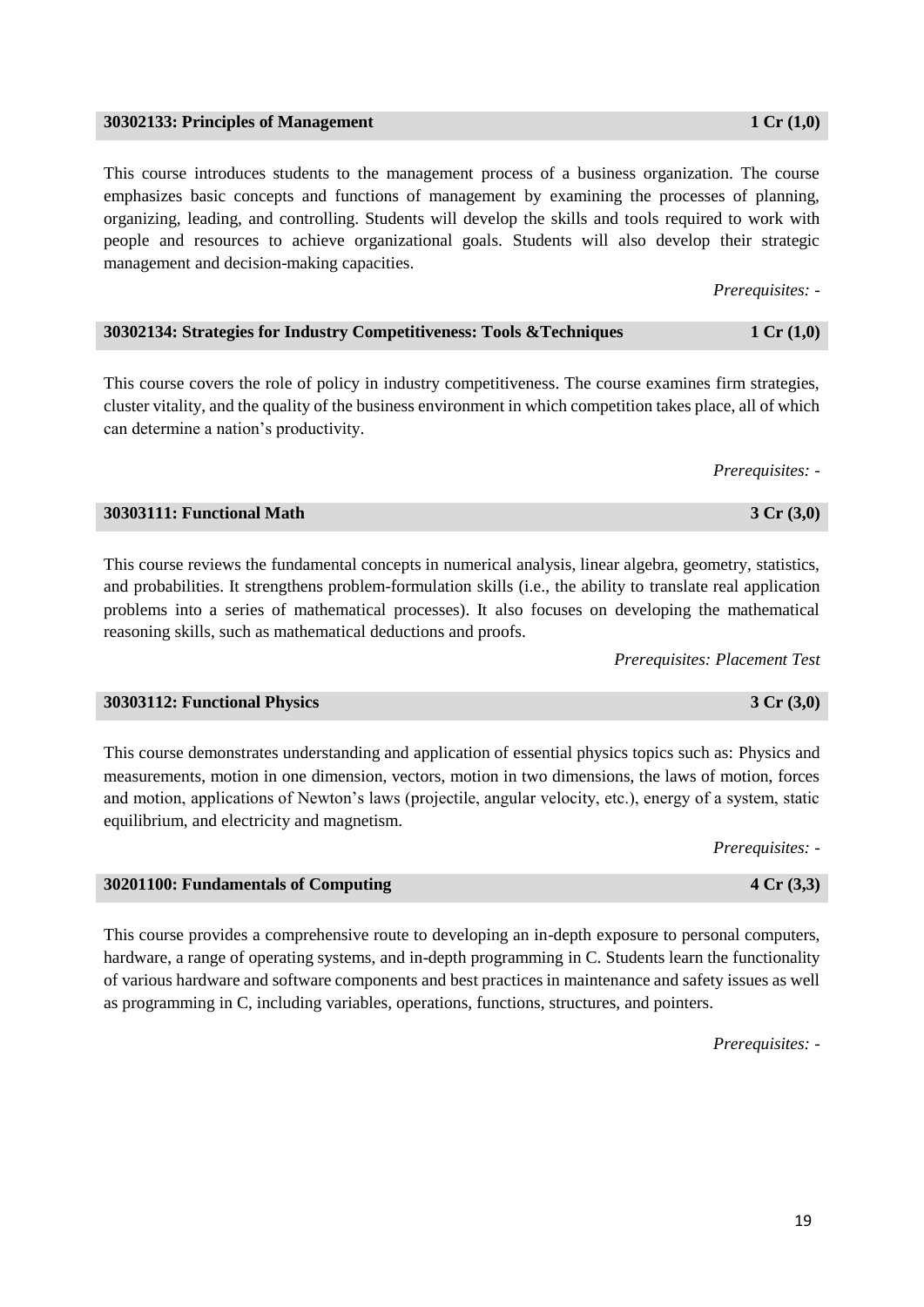#### 00101100**: Introduction to Engineering Drawing 1 Cr (0,3)**

This course provides the fundamentals of engineering graphics and drawing. Among the topics covered are: drawing of orthographic, isometric and auxiliary projections, sectioning, dimensioning, scaling and documentation. Students learn and use the interface, structure, and commands of the latest version of a conventional computer-aided design (CAD) software.

*Prerequisites: -*

This course develops the basic skills in the fields of science, technology, engineering and mathematics through a set of practical experiments covering mechanical, electrical, electronics, automation, mechanics of materials, robotics, computer applications and process control.

*Prerequisites: -*

### 00102102**: STEM Lab II 1 Cr (0,3)**

This course provides students with a modern hands-on technical perspective of STEM education as they are applied in professional settings. The lab is equipped with state-of-the-art educational technologies in fields related - but not limited - to electromechanical systems, robotics, pneumatic systems, automation, image processing, sensor installation and calibration and material manufacturing processes.

*Prerequisites: 00103101*

### **00101103: Workshop I 2 Cr (0,6)**

This course develops the following basic skills: Hand filing, turning, welding, piping and plumbing, carpentry, brick laying, constructional works, surveying measurements, sheet metal fabrication, household electric circuits and installation of simple computer networks.

*Prerequisites: -*

### 00101104**: Workshop II 1 Cr (0,3)**

This course covers hands-on training on manual and electric driven tools, electric arc welding, spot welding, resistance welding, sand casting, sheet-metal forming, longitudinal lathing, longitudinal and inclined turning and metal milling.

*Prerequisites: 00101103*

### 00103101**: STEM Lab I 1 Cr (0,3)**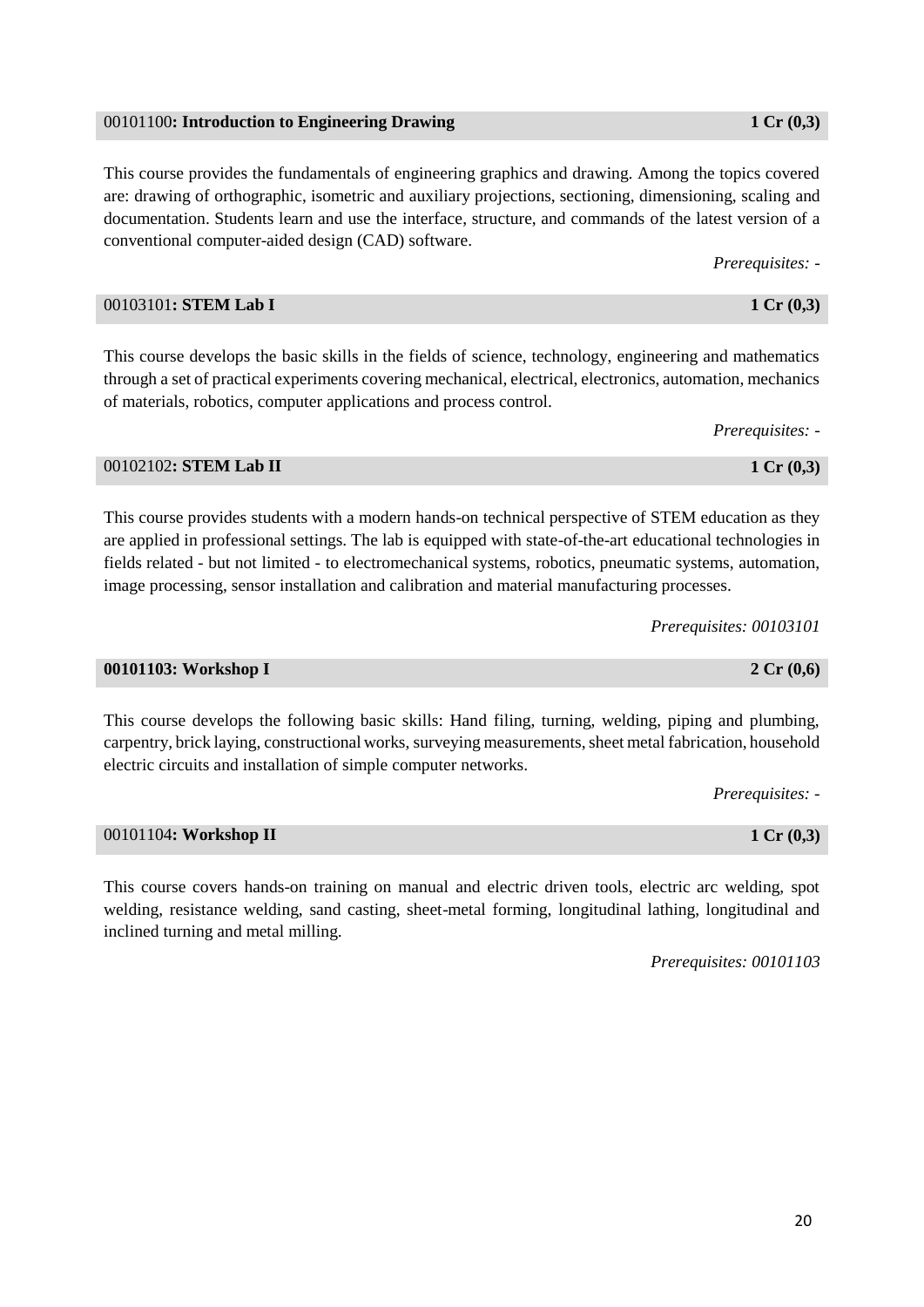#### 00103110**: Engineering Math 4 Cr (3,3)**

This course aims to develop students' skills in the mathematical principles and theories that are directly applicable to the engineering industry. Students will be introduced to mathematical methods and statistical techniques that enable them to analyze and solve problems within an engineering context. Among the topics included in this course are: Arithmetic and geometric progressions (exponential, logarithmic, circular and hyperbolic functions), mean and standard deviation of grouped data, linear regression, binomial and normal distributions. In addition to sine waves and their applications, trigonometric and hyperbolic identities, vector functions and the use of differential and integral calculus in solving engineering problems.

*Prerequisites: 30303111*

### This course introduces the fundamental laws and applications of the physical sciences within engineering and the application of this knowledge in finding solutions to a variety of engineering problems. Among the topics included in this course are: international system of units, interpreting data, static and dynamic forces, fluid mechanics and thermodynamics, material properties and failure, in addition to A.C./D.C. circuit theories.

*Prerequisites: 30303112*

#### 00101112**: Engineering Design 4 Cr (3,3)**

This course introduces the methodical steps that engineers use in creating functional products and processes, starting from a design brief to the work and the stages involved in identifying and justifying a solution to a given engineering need. Among the topics included in this course are: Gantt charts and critical path analysis, stakeholder requirements, market analysis, design process management, modelling and prototyping, manufacturability, reliability life-cycle, safety and risk management, calculations, drawings and concepts and ergonomics.

*Prerequisites: 00101100*

#### 00102220**: Managing a Professional Engineering Project 4 Cr (3,3)**

This course introduces students to the techniques and best practices required to successfully create and manage an engineering project designed to identify a solution to an engineering need. Among the topics covered in this course are: roles, responsibilities and behaviors of a professional engineer, planning a project, project management stages, devising solutions, theories and calculations, management using a Gantt chart, evaluation techniques, communication skills, and the creation and presentation of a project report.

*Prerequisites: 00101112*

00102111**: Engineering Science 4 Cr (3,3)**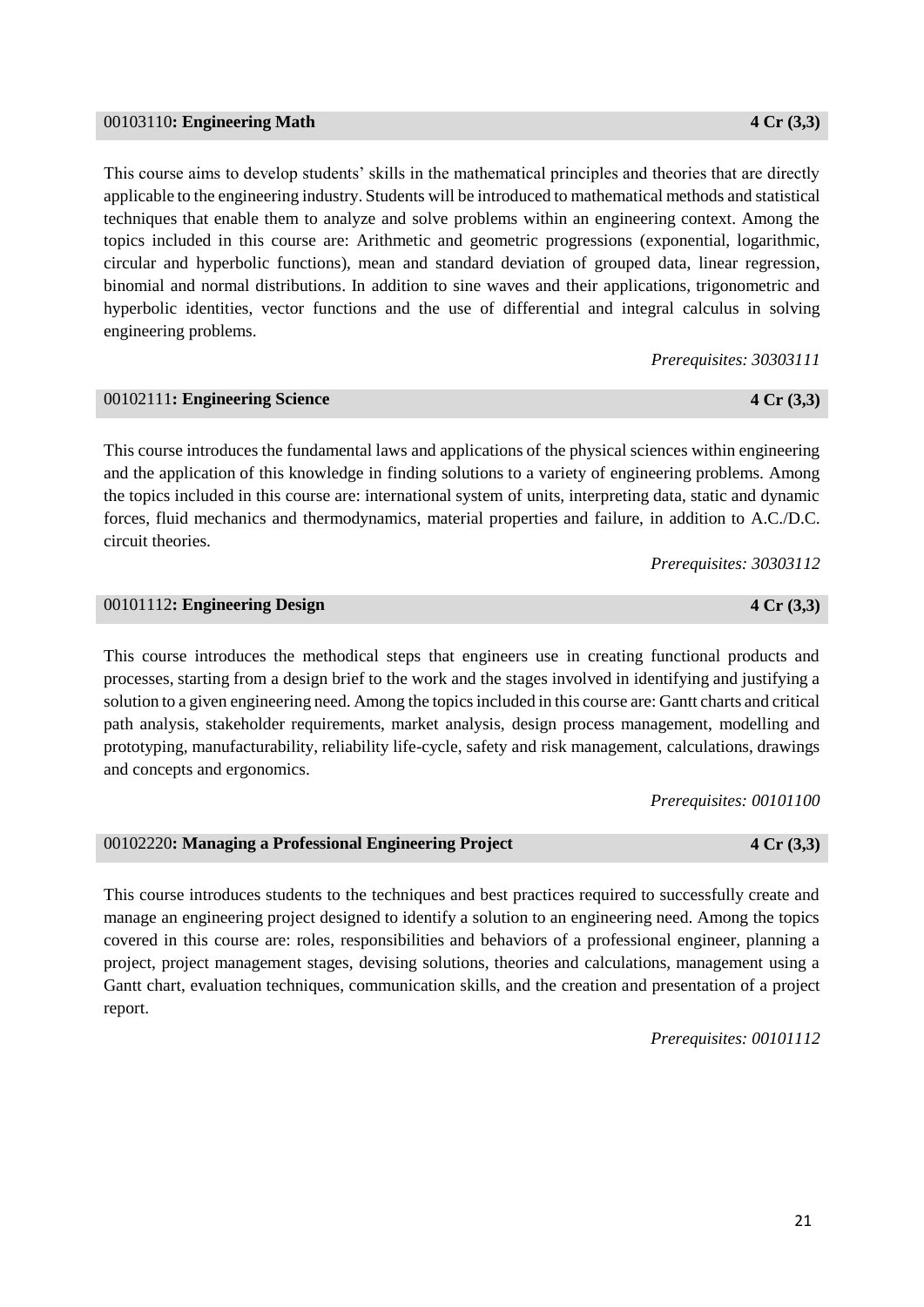### 00103205**: Advanced Workshop for Electrical Engineers 1 Cr (0,3)**

This course develops high-level skills in designing and building industrial control systems. It includes a set of practical experiments covering a variety of topics, such as: starting and driving circuits of different motor types in addition to different low-current systems (fire alarm, security and IP-based CCTV systems).

*Prerequisites: 00113104*

### 00103230**: Electrical and Electronic Principles 4 Cr (3,3)**

This course provides students with a good and wide-ranging grasp of the fundamental principles of electrical and electronic circuits and devices. Topics included in this course are: Analysis of simple circuits with constant voltages and currents, using circuit laws, Kirchhoff's and Thevenin's laws, and the superposition principle. In addition to the analysis of simple circuits with sinusoidal voltages and currents, basis of semiconductor action and its applications to simple electronic devices, such as junction diode, Zener diode, light emitting diode, bipolar transistor, junction field-effect transistor (FET), and metaloxide-semiconductor FET (MOSFET), highlighting the difference between analogue and digital electronics and their applications.

*Prerequisites: 00102111*

#### 00103280**: Digital Principles 4 Cr (3,3)**

This course introduces the two main branches of digital electronics: Combinational and sequential. Topics included in this course are: Fundamental elements of digital circuits, various techniques used for analyzing digital logic circuits, such as truth tables, Boolean algebra, Karnaugh maps, and timing diagrams. In addition to key digital technologies, such as conventional TTL (transistor-transistor logic) and CMOS (complementary metal-oxide-semiconductor), field programmable gate array (FPGA) and some standard digital subsystems such as microprocessors.

*Prerequisites: 30201100*

#### 00103240**: Electronic Circuits and Devices 4 Cr (3,3)**

This course introduces students to the use of electronics manufacturers' data to analyze the performance of circuits and devices, the operational characteristics of amplifier circuits, the types and effects of feedback on circuits performance, and the operation and application of oscillators. Students will also be introduced to the application of testing procedures to electronic devices and circuits, and the use of the findings of the tests to evaluate their operation. Among the topics included in this course are: Power amplifiers (classes A, B, and AB), operational amplifiers (inverting, non-inverting, differential, summing, integrator, differentiator), feedback types, such as open, closed, positive, and negative feedback, in addition to frequency response, stability, frequency drift, distortion, amplitude, wave shapes, and testing procedures.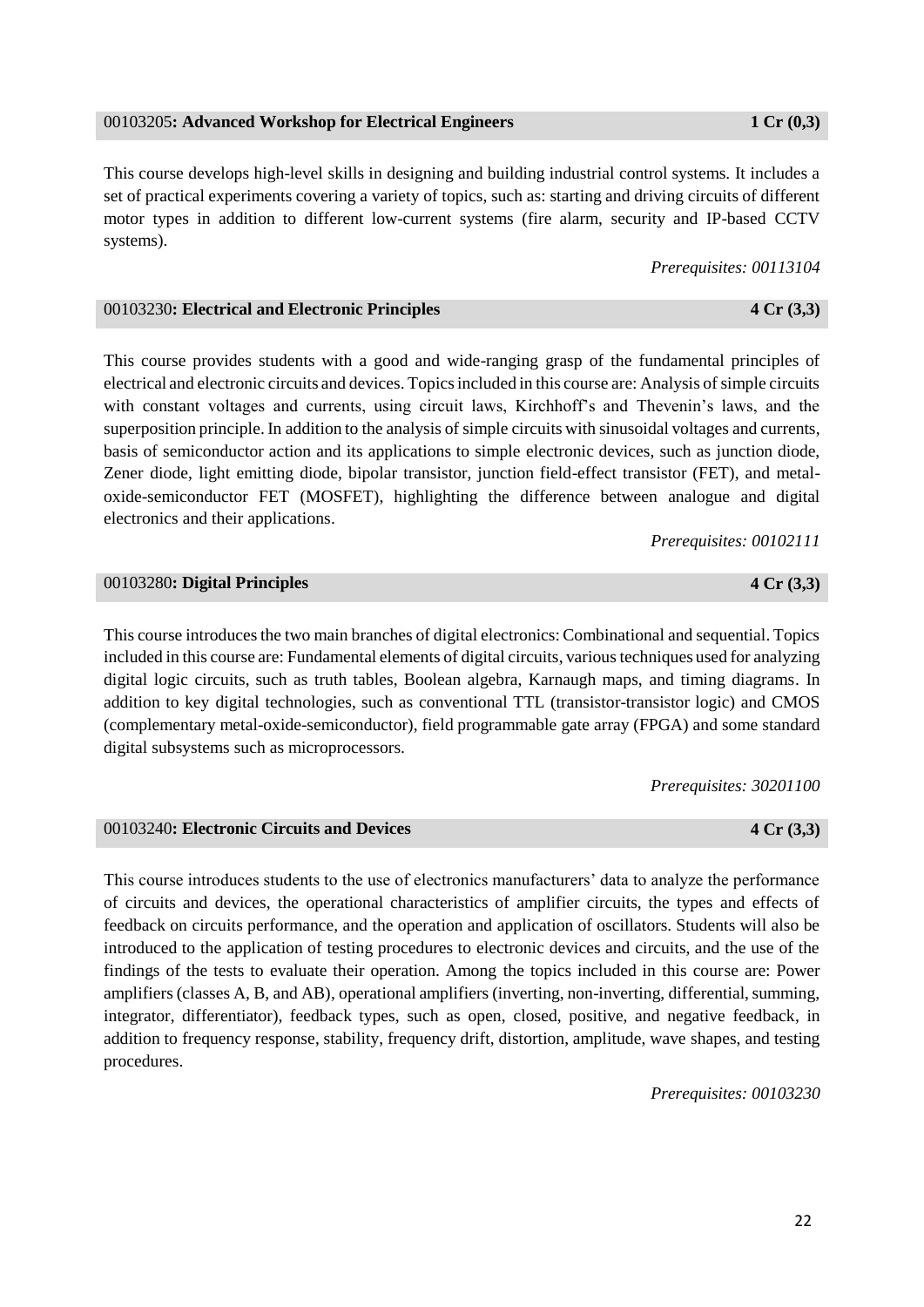#### 00103250**: Instrumentation and Control Systems 4 Cr (3,3)**

This course discusses the main components of measuring systems including various types of sensing elements (such as: displacement, speed, pressure, temperature and strain), variable conditioning and signal processing techniques, in addition to signal representation methods. The course also introduces the concepts and terminology of control systems, such as: open and closed loop, discrete and analogue systems. It focuses on process controllers as a main part of control systems. Proportional-Integral-Differential (PID) controllers are investigated in details according to their mathematical models. Multiple practical experiments and simulation exercises are conducted throughout the course demonstrating conventional instrumentation circuits.

*Prerequisites: 00103230*

### 00103260**: Signals and Systems 3 Cr (3,0)**

This course introduces various analytical techniques for signals and systems. Topics included in this course are: Signal representation including Fourier transform, system definitions and properties such as linearity, time-invariance, and stability, in addition to the use of convolution, transfer functions, and frequency response to determine the system response. Moreover, it covers the analysis of digital filters using discrete Fourier transform and digital filter design procedures.

*Prerequisites: 00103280, 00103213*

00103341**: Analog Electronic Systems 3 Cr (2,3)**

This course provides a detailed investigation of the p-n junction, its characteristics and working principle, as it is considered the building concept of many conventional electronic devices such as various diodes, bipolar-junction (BJT) and field-effect (FET) transistors. The course also concentrates on the analysis and the design of different types of analog circuits, such as: diode circuits, FET and BJT amplifiers. It also briefs the mathematical techniques used to determine the frequency response, gain and stability of analog electronic systems.

*Prerequisites: 00103240*

**00103213: Further Mathematics 4 Cr (3,3)**

This course introduces additional mathematical topics to students, advancing their knowledge of the underpinning mathematics gained in the Engineering Mathematics course. The purpose of this course is to prepare the students to analyze and model engineering problems using mathematical techniques. Among the topics included in this course are: Number theory, complex numbers, matrix theory, linear equations, numerical integration and graphical representation of curves within an engineering context. Furthermore, this course expands students' knowledge of calculus to discover how to model and solve engineering problems using first and second order differential equations.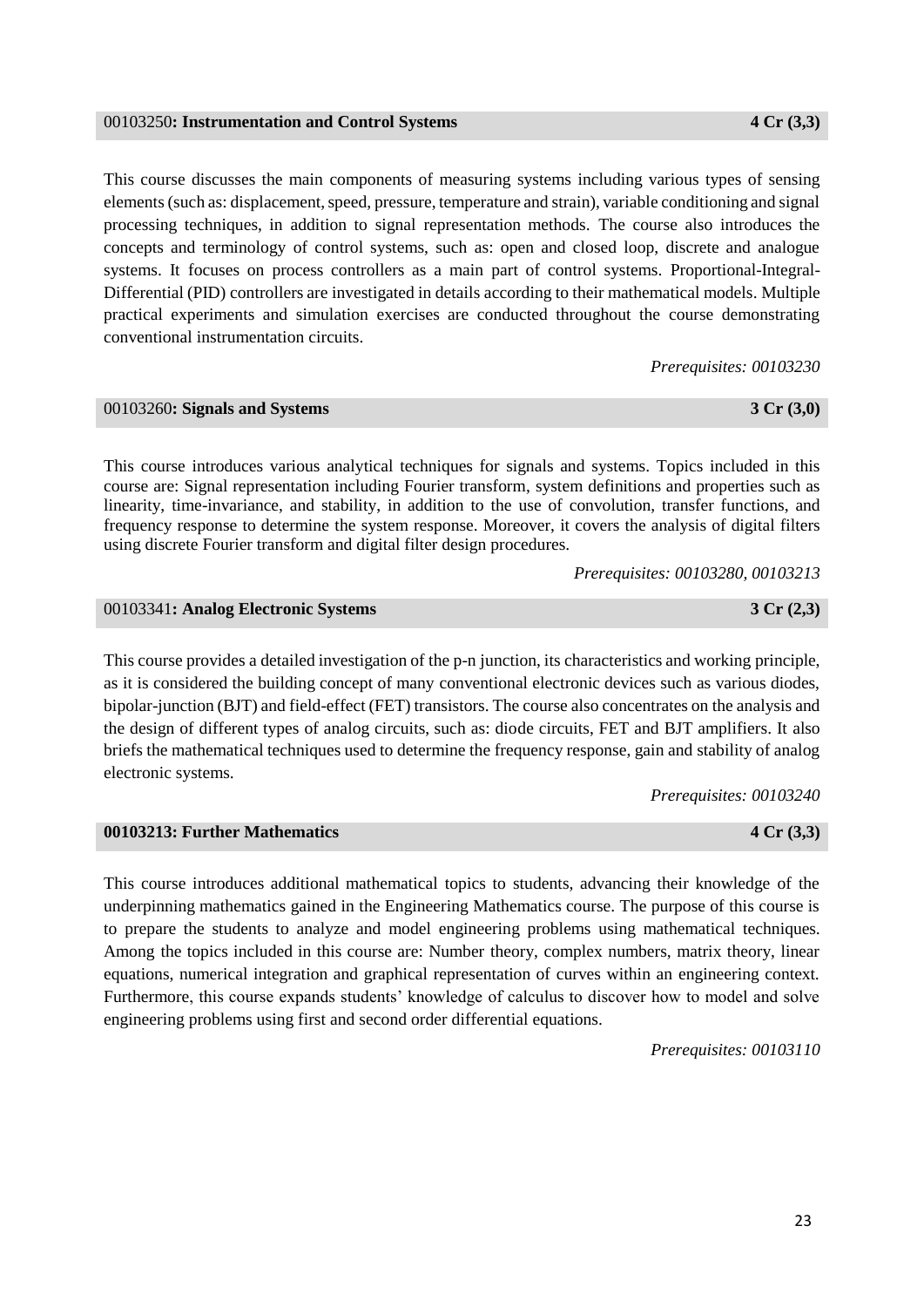24

#### **00102321: Professional Engineering Management 4 Cr (3,3)**

This course aims to continue building-up the knowledge gained by Managing a Professional Engineering Project course, to provide the students with common professional standards and guide them on how to develop a range of employability skills. Among the topics included in this course are: engineering strategy and services delivery planning, the role of sustainability, Total Quality Management (TQM), engineering management tools, managing people and becoming a professional engineer.

*Prerequisites: 00102220*

### **00103331: Industrial Power, Electronics and Storage 4 Cr (3,3)**

This course reviews the main issues related to energy demand and production, efficiency measures and policies, and interfacing methodologies used to connect renewable energy sources to the grid. It reviews the historical perspective of energy production and demand, their environmental effects and the necessity of renewable, or sustainable, energy sources. Energy auditing and management skills are delivered through this course, discussed through examples of energy efficiency in buildings and electric vehicles. Renewable energy sources are then investigated in detail, concentrating on their theoretical models, control circuits, and grid interfacing techniques. The impact of connecting renewable energy sources to the grid is also discussed, introducing the principle of smart grid.

*Prerequisites: 00103240*

### **00103351: Industrial Systems 4 Cr (3,3)**

This course introduces the basics of industrial automation and discrete control systems. It summarizes the main concepts of discrete and analog, open and closed-loop control systems. Moreover, it describes each part of conventional automated industrial systems, starting from input and output devices, interfacing elements, and discrete controllers. The course also covers the creation of logic functions describing the operation of automated industrial systems, representing them using ladder diagrams, and implementing them through relay sequencers, programmable logic controllers (PLC), or modern industrial controllers such as CNC modules. Modern industrial trends are also presented in this course, such as the Internet-of-Things (IoT) and novel manufacturing technologies contributing to the fourth industrial revolution.

*Prerequisites: 00103250, 00103280*

### **00103232: Further Electrical, Electronic and Digital Principles 4 Cr (3,3)**

This course focuses on using appropriate mathematical techniques to solve a range of electrical and electronic problems by applying appropriate circuit theorems and computer simulation tools. Topics include steady state circuit analysis techniques such as mesh and nodal analysis, using complex notation and phasor diagrams to analyze single and three-phase AC circuits. Terminology related to power calculations such as instantaneous power, power factor, real and reactive power are summarized based on the power triangle representation. The course also briefs the characteristics of non-linear circuits including diodes and transistors.

*Prerequisites: 00103230, 00103213*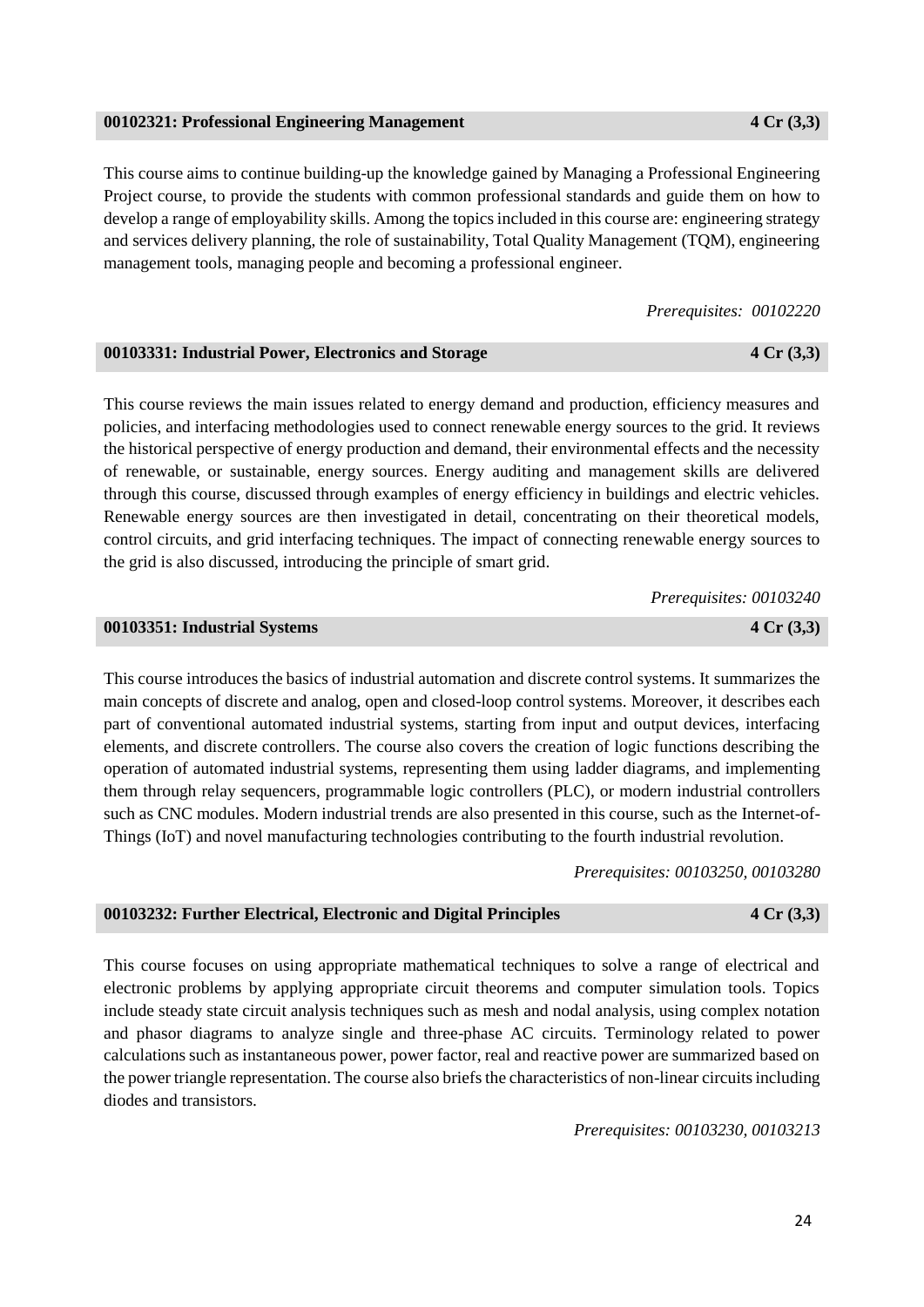#### **00103352: Further Control Systems 4 Cr (3,3)**

This course introduces the main concepts of control systems and their theoretical modelling based on realistic physical applications. It focuses on modelling electrical and mechanical systems using differential equations and Laplace transform, forming and simplifying their corresponding block diagrams and analyzing their response in terms of dynamic characteristics and stability. The course also investigates the implementation and tuning of PID controllers by detailed mathematical analysis and computer simulations.

*Prerequisites: 00103250, 00103213*

### **00103490: Research Project for Electrical Engineers 4 Cr (2,6)**

This eight-month course introduces the skills necessary to deliver a complex, independently conducted, research project that fits within an electrical engineering context. Topics included in this course are: Finding a research problem, writing a research proposal, selecting a problem-solving approach, conducting literature review, analyzing data and interpreting findings, managing a research project and identifying key milestones, in addition to reporting, presenting, and publishing research outcomes.

*Prerequisites: Department Approval*

#### **00103361: Introduction to Electromagnetics 3 Cr (3,0)**

This course introduces the main theory of electromagnetism and its applications. It summarizes the theory of vector calculus required to solve mathematical problems related to electromagnetic fields. It then presents the derivation and the physical significance of Maxwell's equations based on electrostatics and magnetostatics. Topics include Coulomb's law, Gauss's Law, electric fields in materials, Biot-Savart's Law, Ampere's Circuit Law, magnetic fields, vectors, forces and materials. Electromagnetic waves propagation is also briefly discussed.

*Prerequisites: 00103230, 00103213*

### **00103362: Communication Systems I 3 Cr (2,3)**

This course enables students to analyze and design communication systems, with an emphasis on digital communications, based on time and frequency domain analysis. Topics included in this course are: Review of Fourier transform techniques, linear systems, and filtering; power and energy spectral density of communication signals; sampling and quantization of analog signals; baseband and binary bandpass digital modulation including line coding, pulse shaping, and both pulse and carrier modulation techniques; wireless communication system concepts including link budgets and multiple access; transmitter and receiver design concepts; analysis of signal-to-noise ratio and bit error rate; and analog techniques such as amplitude modulation (AM) and frequency modulation (FM).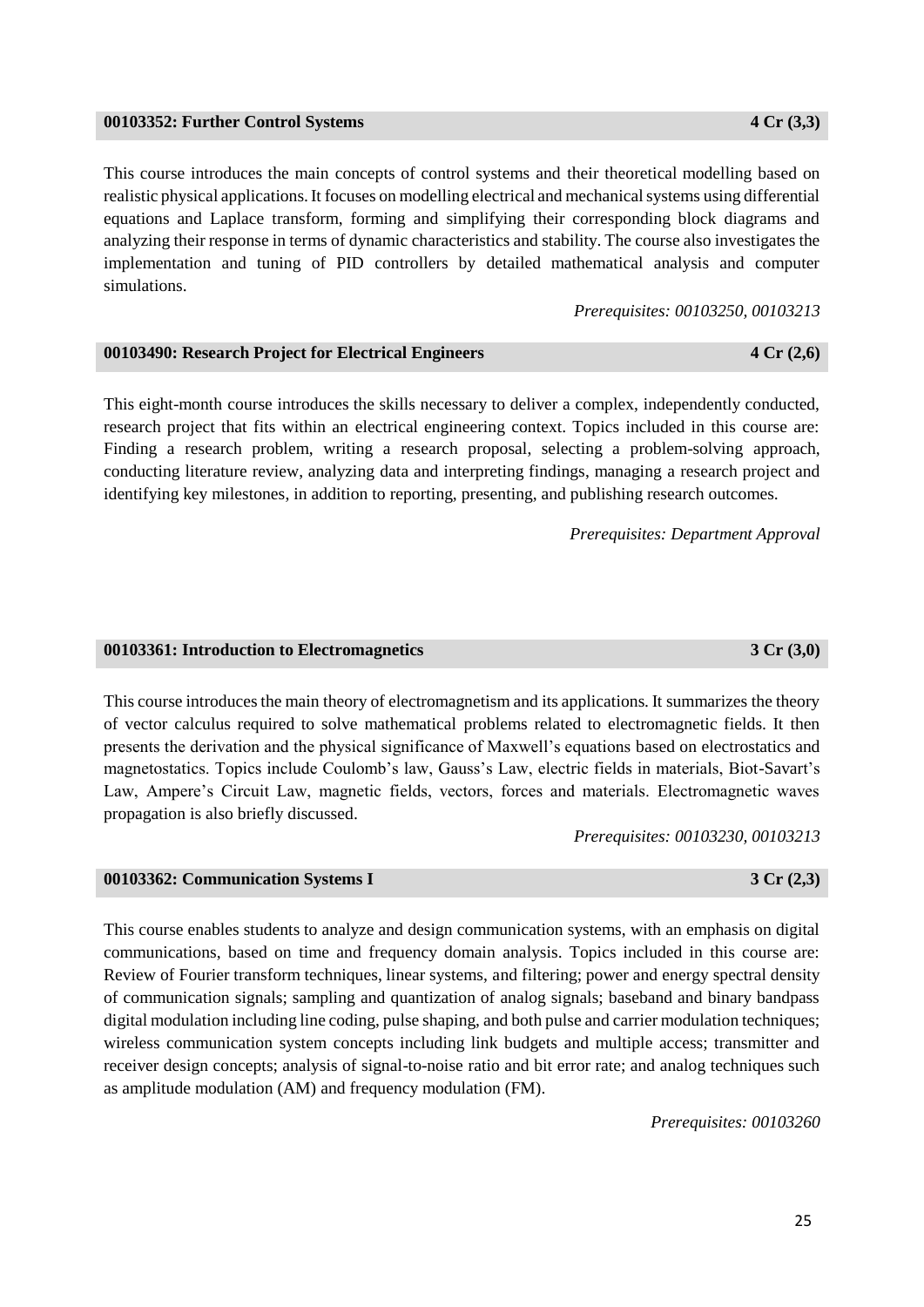#### **00103333: Electrical Machines 3 Cr (2,3)**

This course provides the theoretical background of standard electrical machines. It presents the main principles of electro-magnetism, reluctance circuits and transformers operation. It provides detailed analysis of common alternating-current machines such as single-phase and three-phase motors. Different types of machines such as induction and synchronous types are compared in terms of operation, speedtorque characteristics and applications.

This course represents the core of electrical engineering theory related to power generation, transmission and distribution networks. It introduces the basics of electrical power system analysis that deals with transmission lines, power networks, power flow and faults. Topics include basic concepts necessary for power system analysis such as: Complex power and the power triangle, direction of power flow, power in balanced three-phase systems, per-unit quantities and the single line diagram. The course covers in detail the series impedance model of transmission lines, the capacitance of transmission lines, current-voltage

*Prerequisites: 00103232*

*Prerequisites: 00103232*

#### **00103535: Power System Quality, Reliability and Protection 3 Cr (3,0)**

relations in transmission lines and an introduction to power-flow solutions.

This course provides a more detailed study of electrical power systems. It includes topics covering symmetrical and unsymmetrical faults, such as: Transients in RL series circuits, fault calculations, single line-to-ground faults, line-to-line and double line-to-ground faults. It also introduces the concept of power system stability, the swing and the power-angle equations, and the qual-area criterion of stability. Protection devices and their sizing calculations, in addition to economic operation and reliability of power systems are also briefly discussed in this course.

*Prerequisites: 00103534*

#### **00102541: Photovoltaic Systems 3 Cr (2,3)**

This course covers an in-depth analysis of solar photovoltaic systems and technologies, and focuses on the practical design considerations. Topics covered include: Solar radiation characteristics, solar insolation over collecting surfaces and shading analysis, categories of photovoltaic systems, specification and selection of solar PV modules, types and characteristics of grid-connected inverters, fixed and tracking mounting structures, design of grid-connected PV systems using software tools, energy yield calculations, economic feasibility, testing and commissioning, operation and maintenance, off-grid PV systems, hybrid PV-systems, and storage technologies.

*Prerequisites: 00103232*

26

**00103534: Power Systems 3 Cr (2,3)**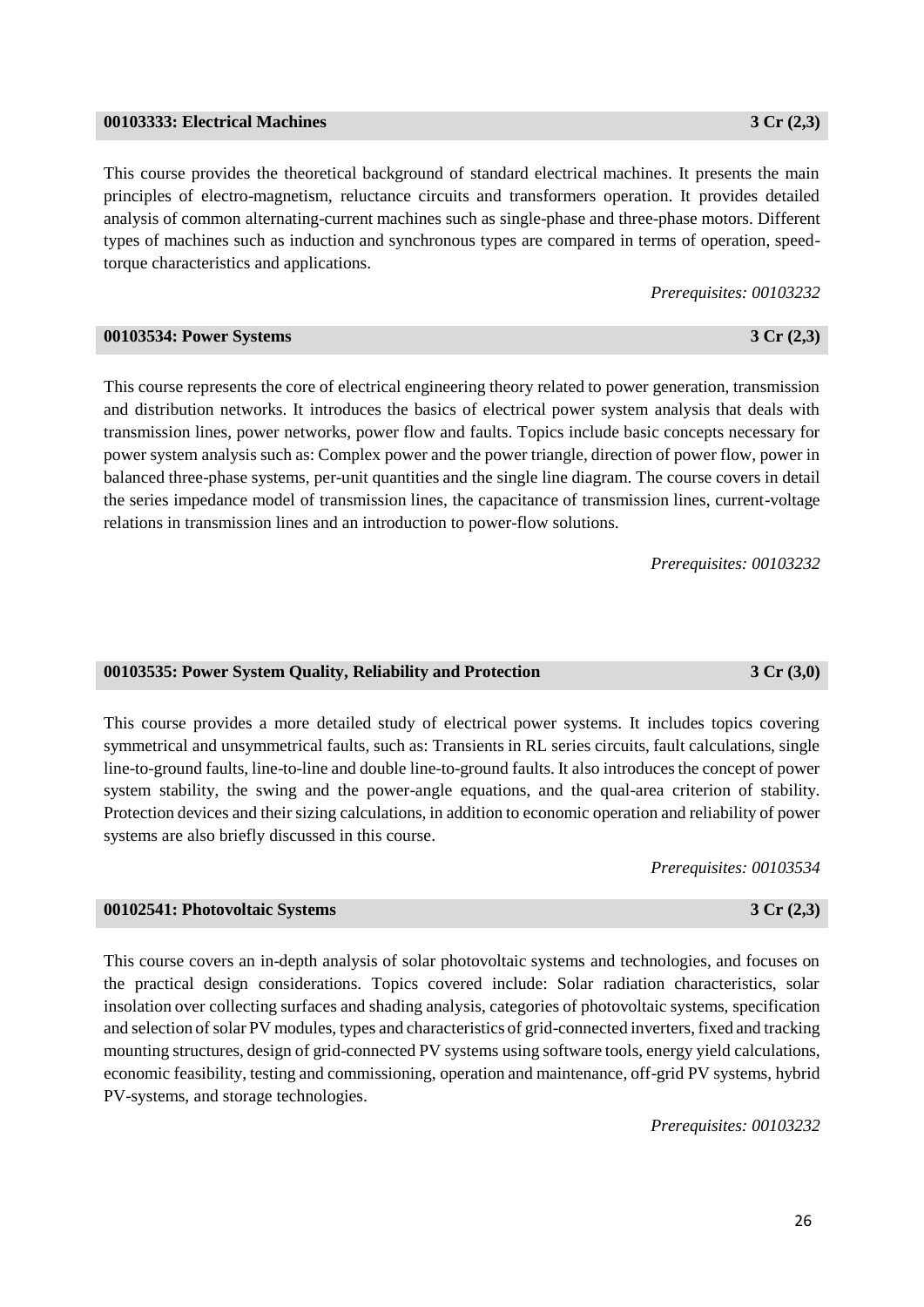### **00103542: Digital Electronic Systems 2 Cr (1,3)**

This course concentrates on the analysis of digital electronic circuits and their applications. It summarizes the theory behind the operation of field-effect transistors and metal-oxide-semiconductor field-effect transistors as discrete devices. It introduces the main principles of CMOS logic gates as the building blocks of digital logic circuits. It also delivers the ability of mathematically modelling conventional digital electronic circuits, such as: NMOS Inverters and logic circuits, CMOS inverters and logic circuits, clocked CMOS logic circuits, sequential logic circuits, memories like RAM and ROM cells. In addition to emittercoupled logic circuits, transistor-transistor logic, Schottky transistor-transistor logic, BiCMOS digital circuits.

*Prerequisites: 00103341*

This course enables students to conduct signal and system level analysis and design for digital communication systems. Topics included in this course are: Review of analog-to-digital conversion and digital baseband communications; review of probability and random variables; detailed analysis of digital carrier modulation formats including computation of signal-to-noise ratio, bit error rate, and power and bandwidth efficiency for amplitude-shift keying (ASK), phase-shift keying (PSK), frequency-shift keying (FSK), and quadrature-amplitude modulation (QAM); matched filter receivers, link budgets, and multiple access; and additive-white-noise Gaussian channels.

**00103563: Communication Systems II 3 Cr (3,0)**

*Prerequisites: 00103362*

### **00103591: Capstone Project for Electrical Engineers 3 Cr (1,6)**

An applied research project required from each student to implement the knowledge gained from the research project course (# 00132490). The students will practice proper project documentation, results presentation and defending their project outcomes in front of a specialized committee.

*Prerequisites: Department Approval*

# **00103536: Advanced Electrical Machines 3 Cr (3,0)**

This course builds on the electrical machines course by discussing advanced topics in conventional motors (induction and synchronous AC machines). It also describes the theory behind special electrical machines and their applications, such as brushless DC, stepper and servo motors.

*Prerequisites: 00103333*

### **00103537: Special Topics in Power Systems 3 Cr (3,0)**

This course provides a focused review of certain chosen topics in power systems engineering. Topics are chosen to keep the students up-to-date with the current technologies and advancements in electrical power systems engineering.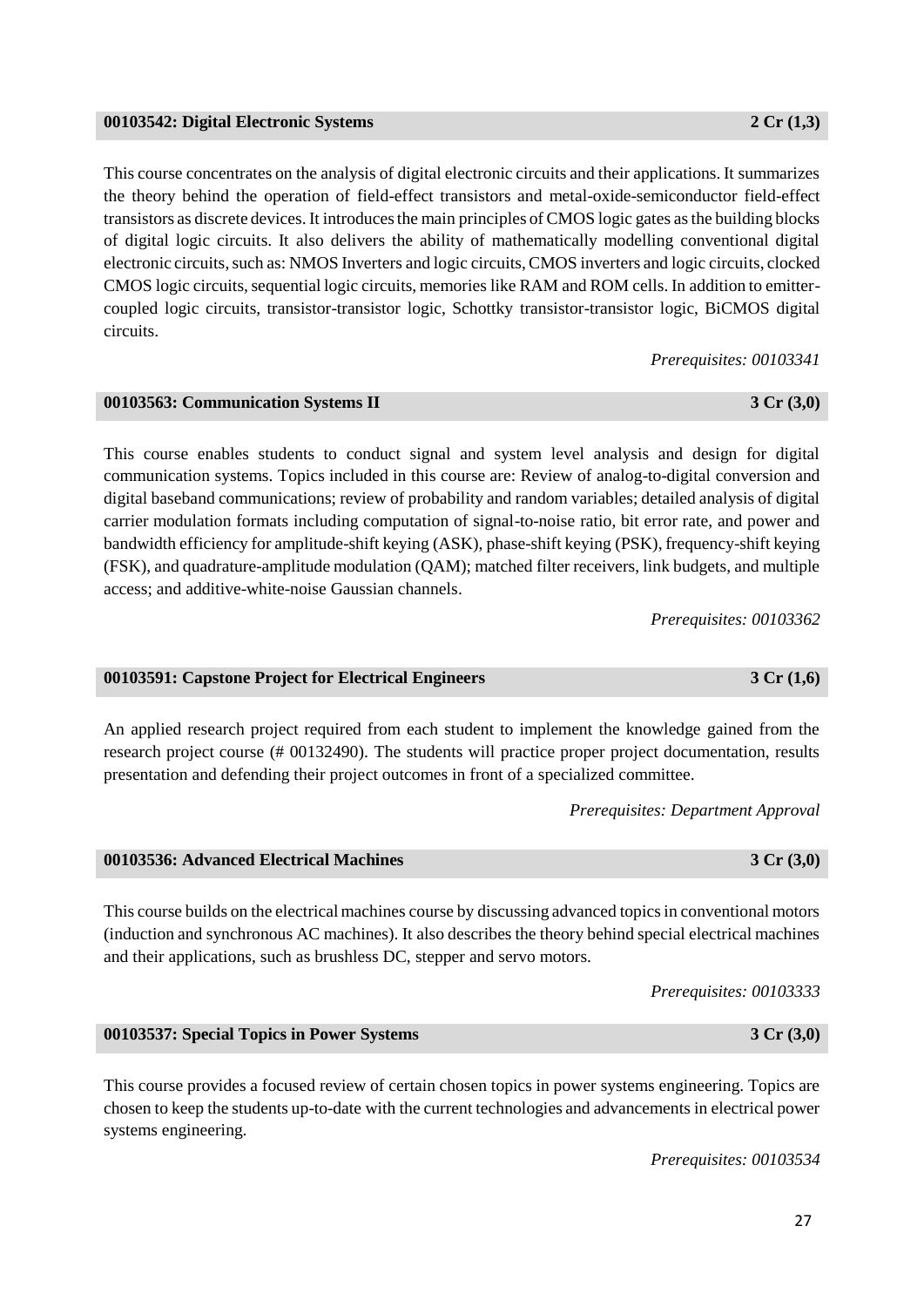#### **00103538: Electrical Drive Systems 3 Cr (3,0)**

This course introduces the concept of drive systems for controlling the speed and the torque of electrical motors. It summarizes different types of electrical drive systems, a detailed review of their control circuits and their corresponding applications.

*Prerequisites: 00103333, 00103341*

| 00102544: Green Buildings | $3 \, Cr \, (2,3)$ |
|---------------------------|--------------------|
|                           |                    |

This course introduces sustainability concepts in new and existing buildings and prepares the student for international certification in green buildings. Topics covered include: Green buildings rating systems, LEED concepts and categories, site sustainability strategies, water efficiency and wastewater technologies, energy performance, building simulation, renewable energy in buildings, fundamental and enhanced commissioning, sustainable building materials, indoor air quality, lighting and thermal comfort, innovative design case studies.

*Prerequisites: 00102111*

| 00103543: Nano-Electronics and Information Technology | 3 Cr(3,0) |
|-------------------------------------------------------|-----------|
|-------------------------------------------------------|-----------|

This course presents the current status of the state-of-the-art Silicon industry and its evolution, starting from the well-established micro-fabrication techniques to the proposed novel nano-fabrication trends. It focuses on the MOSFET as the main building component of the integrated circuits and the motivation behind the emergence of nanotechnology. It also presents some revolutionary applications of the novel nano-electronic devices in various areas, such as: memory and storage devices, displays, data transmission and communications and imaging systems.

*Prerequisites: 00103260, 00103542*

*Prerequisites: 00103362, 00103341*

| 00103544: Optical Electronics and Applications | 3 Cr(3,0) |
|------------------------------------------------|-----------|
|------------------------------------------------|-----------|

This course summarizes the physics of semiconductor laser diodes and their applications in various fields such as illumination, communications, biomedical and industrial applications. It also reviews the recent trends in integrating electrical and optical devices into single electronic chips, or electro-optical integrated circuits.

| 00103545: Special Topics in Clinical Engineering | $3 \, Cr \, (3,0)$ |
|--------------------------------------------------|--------------------|
|                                                  |                    |

This course reviews the biomedical engineering technologies and managerial skills used in healthcare applications. It focuses on the design and application of electronic medical devices, in addition to healthcare environment design and development. Topics include lifecycle management, patient-safety regulations, risk assessment and management, interoperability and cybersecurity.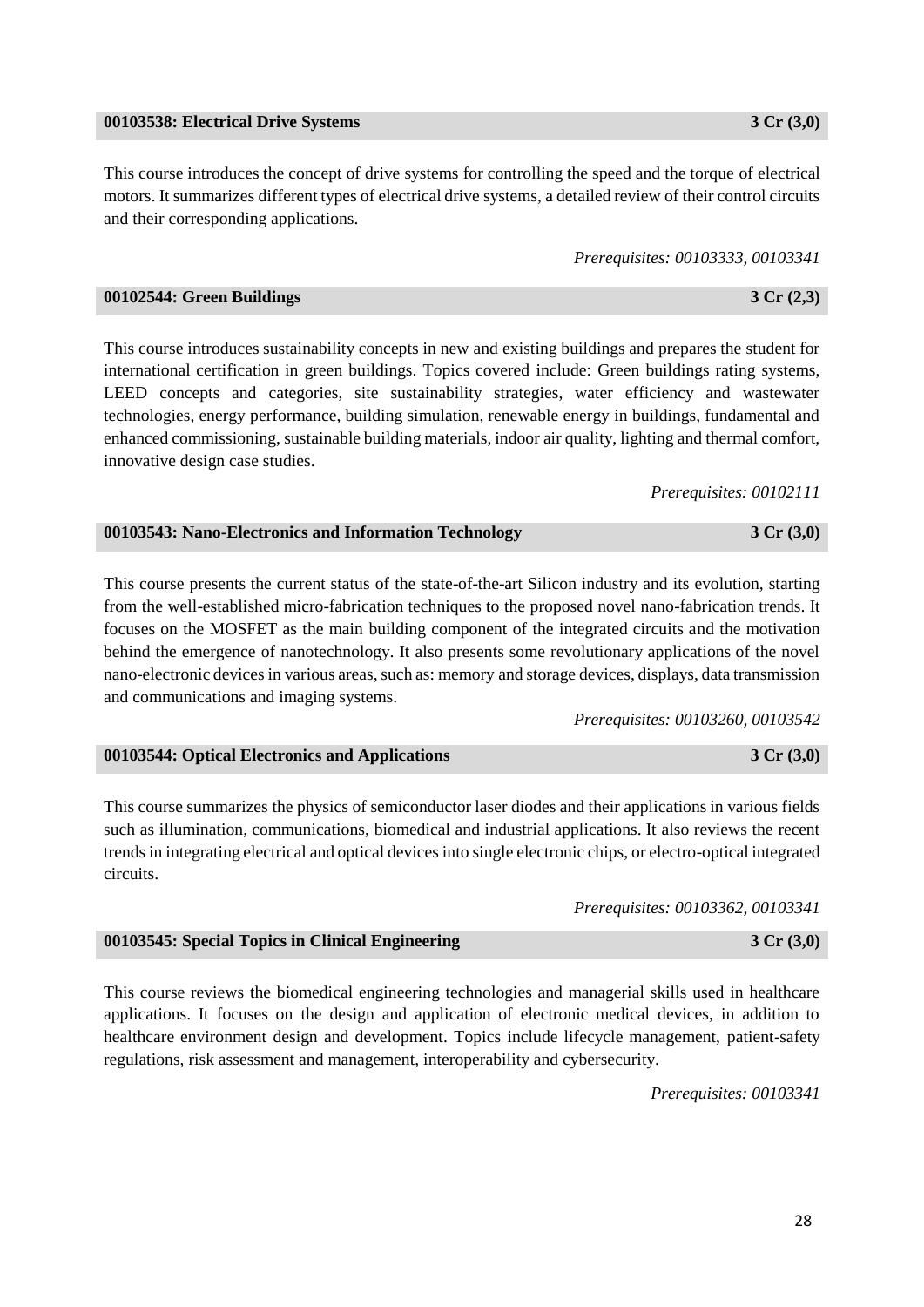#### pertaining to various networked systems, such as smartphones, Wiki, Facebook, economic networks, or

*Prerequisites: 00103563*

### **00103565: Special Topics in Communications 3 Cr (3,0)**

This course provides students with an introduction to modern networked technologies, such as wireless, social, and economic networks. Topics included in this course are: Analysis of networked technologies using analytical and engineering techniques, such as optimization, game/auction theory, graph analysis, and learning as applied to networked technologies; introduction to the basics of these techniques and their applications in networked systems; development of a network science for solving practical problems

This course provides a focused review of certain chosen topics in communications engineering. Topics are chosen to keep the students up-to-date with the current communication technologies and advancements.

*Prerequisites: 00103362*

### **00103570: Data Structures and Algorithms 3 Cr (2,3)**

This course introduces students to data structures and how they are used in algorithms, enabling them to design and implement data structures. The course introduces the specification of abstract data types and explores their use in concrete data structures. Based on this knowledge, students should be able to develop solutions by specifying, designing, and implementing data structures and algorithms in a variety of programming paradigms for an identified need. Among the topics included in this course are: Abstract data types specification; formal data notations; data encapsulation; complex data structures; programming language implementations using handles, pointers, classes, and methods; algorithm types; data structure libraries; algorithm complexity; and asymptotic testing and benchmarking.

*Prerequisites: 30201100*

### **00103571: Data Analytics 3 Cr (3,0)**

This course introduces the theoretical foundation of data analytics and a range of data analytic processes and techniques to provide hands-on experience for enhancing students' skills. Topics included in this course are: Data analytic terminologies; types of data analytics; data exploration and visualization; understanding data with descriptive, predictive and prescriptive analytics.

*Prerequisites: 00103213*

**00103572: Artificial Intelligence and Engineering Applications 3 Cr (3,0)**

This course covers the following topics: Problem solving methods; problem spaces; search techniques; knowledge representation; programming languages for AI; games; predicate logic; knowledge-based systems; planning techniques; reactive systems; artificial neural networks; natural language understanding; computer vision; and robotics.

*Prerequisites: 00103570, 00103571*

online video streaming software.

29